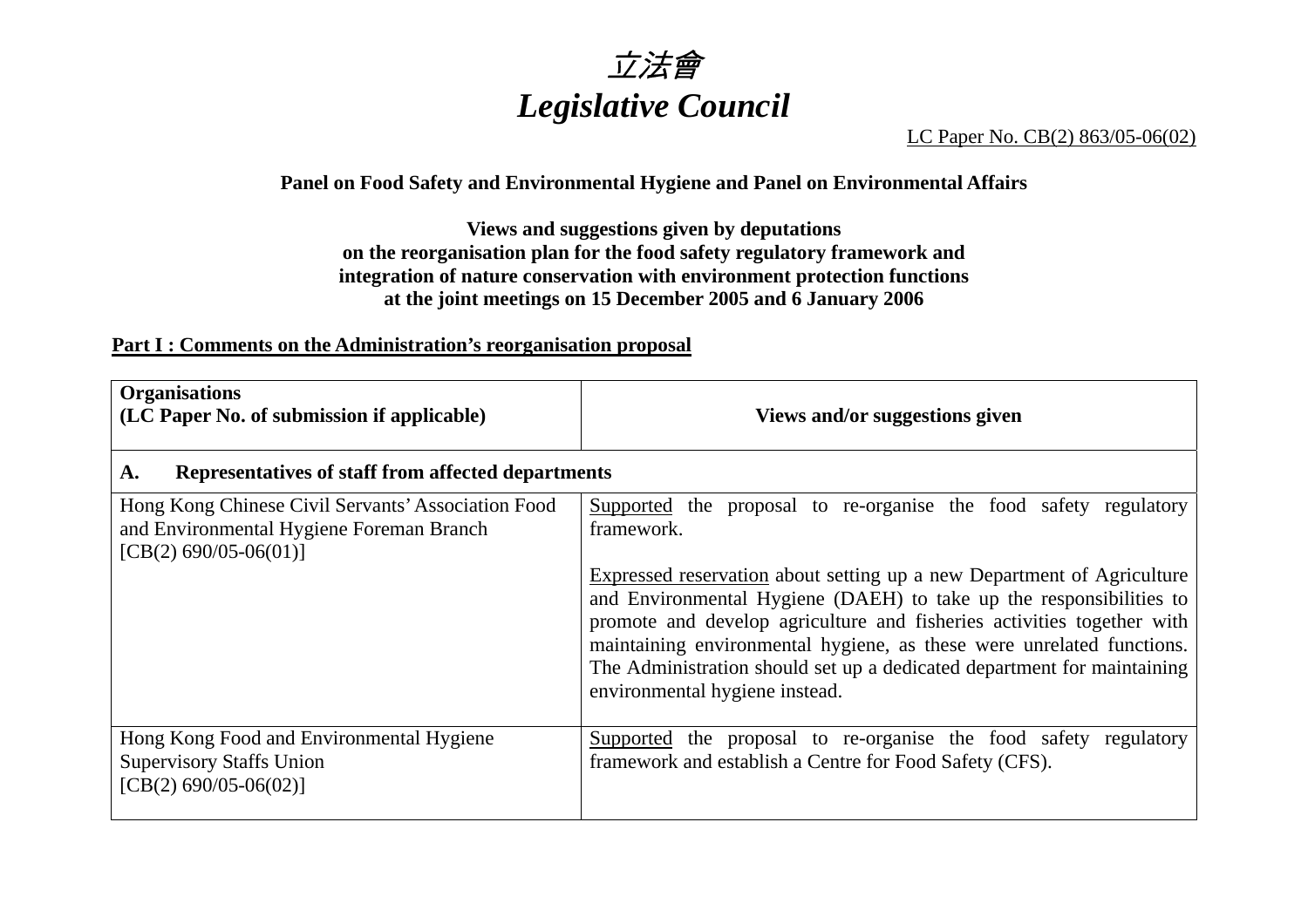| <b>Organisations</b><br>(LC Paper No. of submission if applicable)                                             | Views and/or suggestions given                                                                                                                                                                                                                                                                                                                                                                                                                                                                                                                                                                                                                                                                                                                                                                                                                                                                                                     |
|----------------------------------------------------------------------------------------------------------------|------------------------------------------------------------------------------------------------------------------------------------------------------------------------------------------------------------------------------------------------------------------------------------------------------------------------------------------------------------------------------------------------------------------------------------------------------------------------------------------------------------------------------------------------------------------------------------------------------------------------------------------------------------------------------------------------------------------------------------------------------------------------------------------------------------------------------------------------------------------------------------------------------------------------------------|
|                                                                                                                | Expressed reservation about the establishment of DAEH, as promotion<br>and development of agriculture and fisheries activities and maintaining<br>environmental hygiene were unrelated services. The name of DAEH<br>was also misleading. Of the 10 000 staff working in DAEH, only some<br>200 agricultural and fisheries staff would be transferred from AFCD to<br>DAEH.                                                                                                                                                                                                                                                                                                                                                                                                                                                                                                                                                        |
|                                                                                                                | Suggested that a dedicated department should be set up to take up<br>responsibilities relating to environmental hygiene.                                                                                                                                                                                                                                                                                                                                                                                                                                                                                                                                                                                                                                                                                                                                                                                                           |
| Hong Kong Food and Environmental Hygiene<br><b>Department Employees Association</b><br>[CB(2) 690/05-06(03)]   | Supported the proposal to reorganise AFCD and FEHD for better<br>protecting public health, but more details of the proposal should be<br>provided as soon as possible.                                                                                                                                                                                                                                                                                                                                                                                                                                                                                                                                                                                                                                                                                                                                                             |
| Food and Environmental Hygiene Department Foremen<br><b>Grade Staff General Union</b><br>[CB(2) 690/05-06(04)] | Strongly opposed the proposed reorganisation of FEHD and AFCD.<br>The proposal sought to create senior posts instead of strengthening the<br>support for enhancing food safety. Upon reorganization, the new DAEH<br>would have over 10 000 staff, with the bulk from FEHD and some 200<br>staff from AFCD. The Union did not see the rationale of the proposed<br>merging, as the responsibilities of AFCD staff were entirely different<br>from those performed by FEHD staff. It was unnecessary to rename<br>FEHD to DAEH simply because of the transfer of some 200 staff from<br>AFCD, and this would be a waste of public money.<br>Suggested that a dedicated department should be set up to take up<br>responsibilities relating to environmental hygiene. To better utilise the<br>existing human resources, the Administration should deploy health<br>inspectors of environmental hygiene teams to perform food safety |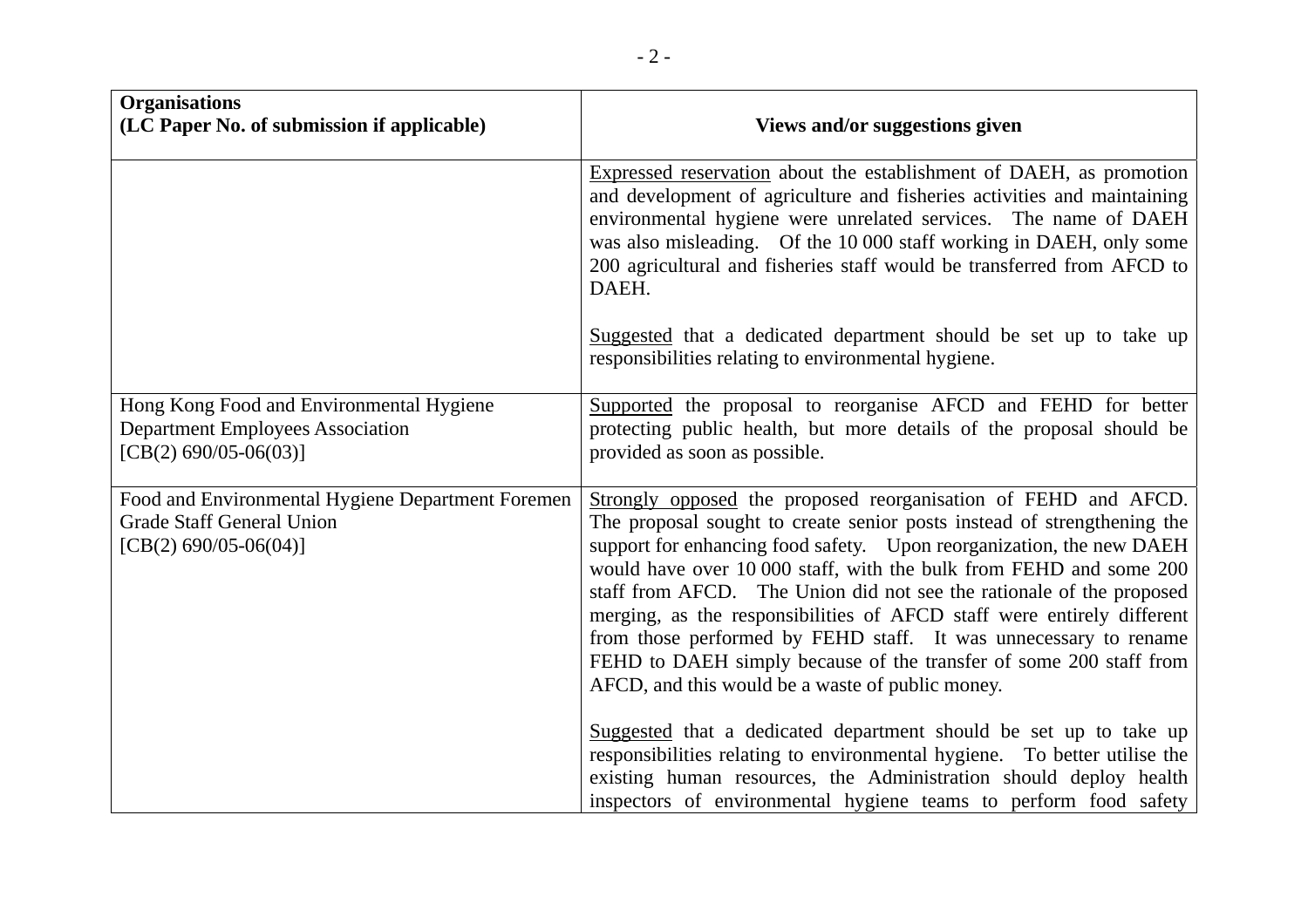| <b>Organisations</b><br>(LC Paper No. of submission if applicable)                                                                                          | Views and/or suggestions given                                                                                                                                                                                                                                                                                                                                                                                                 |
|-------------------------------------------------------------------------------------------------------------------------------------------------------------|--------------------------------------------------------------------------------------------------------------------------------------------------------------------------------------------------------------------------------------------------------------------------------------------------------------------------------------------------------------------------------------------------------------------------------|
|                                                                                                                                                             | inspections.                                                                                                                                                                                                                                                                                                                                                                                                                   |
| Hong Kong Food and Environmental Hygiene<br>Department Management and Law Enforcement Staff<br><b>Association</b><br>$[CB(2) 690/05-06(05)]$                | Suggested that the new DAEH should be renamed as Environmental<br>Hygiene, Fisheries and Conservation Department (環境衛生漁護署) to<br>better reflect its major functions and responsibilities, given the very small<br>establishment of agricultural and fisheries staff in the new department.                                                                                                                                     |
| Agriculture, Fisheries and Conservation Department<br><b>Staff Association</b><br>[CB(2) 690/05-06(06)]<br>All Members of the AFCD Agricultural Officer and | While the AFCD Staff Association and the Agricultural Officer and<br>Fisheries Officer Grades supported the proposal to pool together<br>resources for enhancing food safety, they opposed the reorganisation<br>proposal.                                                                                                                                                                                                     |
| <b>Fisheries Officer Grades</b><br>[CB(2) 690/05-06(06)]<br>$[CB(2) 690/05-06(07)]$<br>$[CB(2) 710/05-06(06)]$                                              | To enhance food safety, the Administration should model on international<br>practice and adopt a comprehensive and integrated approach in food<br>chain management (i.e. the implementation of the "From Feed to Table"<br>concept) by establishing CFS under the purview of AFCD, instead of<br>segregating AFCD's functions on regulation and facilitating the<br>development of local agriculture and fisheries activities. |
|                                                                                                                                                             | The Staff Association expressed grave concern that the interest of some<br>200 staff would be ignored after they were transferred from AFCD to the<br>new DAEH.                                                                                                                                                                                                                                                                |
|                                                                                                                                                             | Agricultural Officer and Fisheries Officer Grades pointed out that there<br>would be no agriculture and fisheries profession upon reorganisation.<br>They suggested that the Administration should form an expert group to<br>study the reorganization proposal in detail.                                                                                                                                                     |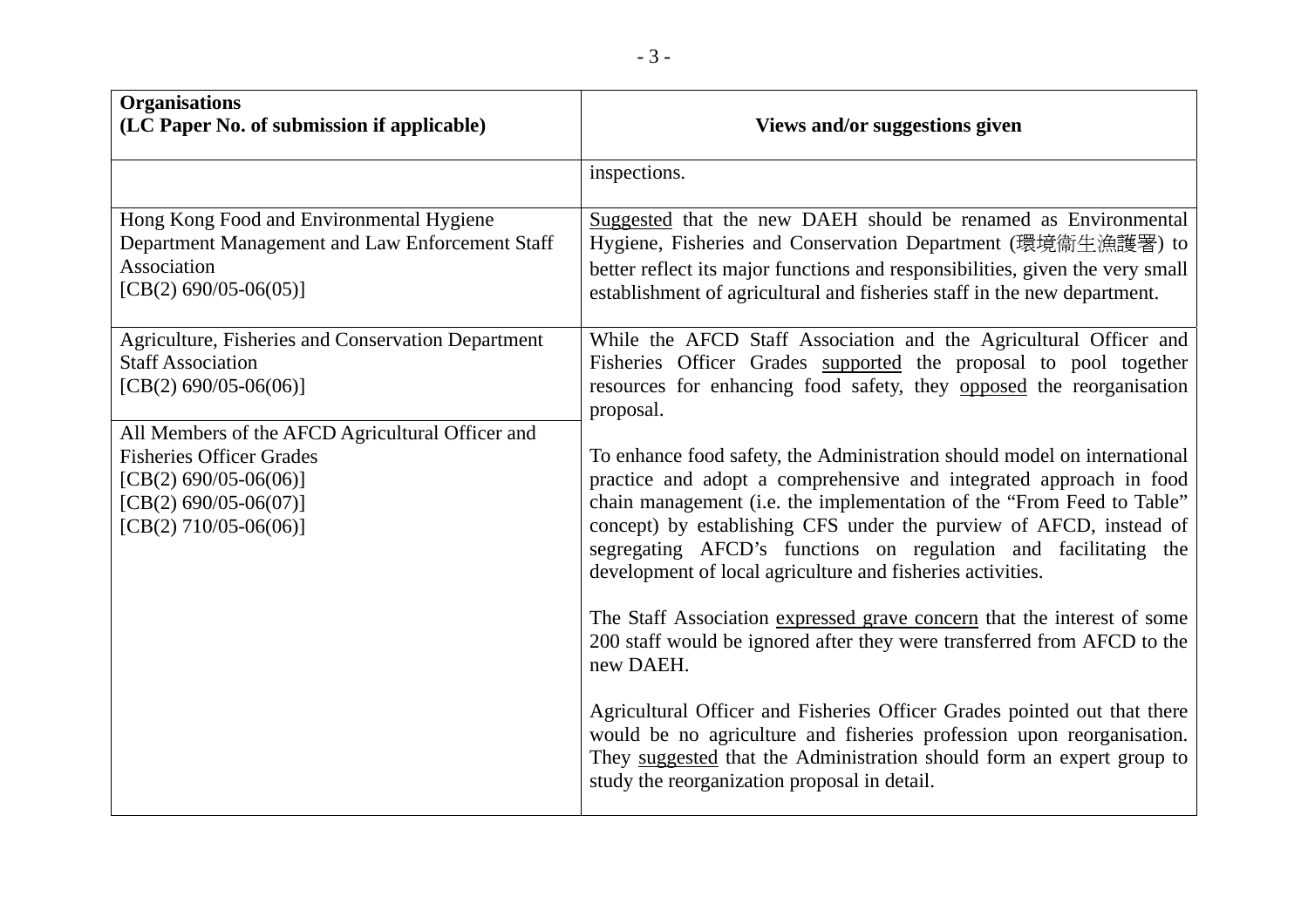| <b>Organisations</b><br>(LC Paper No. of submission if applicable)                                                         | Views and/or suggestions given                                                                                                                                                                                                                                                                                                                                                                                                                                                 |
|----------------------------------------------------------------------------------------------------------------------------|--------------------------------------------------------------------------------------------------------------------------------------------------------------------------------------------------------------------------------------------------------------------------------------------------------------------------------------------------------------------------------------------------------------------------------------------------------------------------------|
| All Government Veterinary Officers<br>$[CB(2) 690/05-06(08)]$<br>$[CB(2) 710/05-06(07)]$                                   | Veterinary Officers of AFCD and FEHD agreed to the proposal to pool<br>together existing resources for food safety and establishment of CFS.<br>However, they disagreed with the arrangement of splitting up AFCD's<br>existing functions and transferring them to three different departments.<br>Such arrangement would depart from the principle of adopting a<br>comprehensive and integrated approach in food chain management, i.e.<br>the "From Feed to Table" concept. |
|                                                                                                                            | Suggested that all disciplines involved in food safety should be integrated<br>into a single food safety agency. The proposed organisational structure<br>of the food safety agency was attached to CB(2) 690/05-06(08).                                                                                                                                                                                                                                                       |
|                                                                                                                            | Strongly urged that the Administration should get greater veterinary<br>involvement in all aspects of food safety and public health, and also<br>veterinarians in policy-making, so as to ensure adequate planning, design,<br>implementation and supervision of veterinary public health programmes,<br>and appropriate integration and collaboration with human health<br>programmes.                                                                                        |
| Hong Kong Chinese Civil Servants' Association<br><b>Environmental Protection Officer Branch</b><br>$[CB(2) 690/05-06(09)]$ | Expressed concern that -                                                                                                                                                                                                                                                                                                                                                                                                                                                       |
|                                                                                                                            | the transfer of AFCD's functions on nature conservation and<br>(a)<br>country/marine parks to the Environmental Protection Department<br>(EPD) would undermine the latter's core functions in protecting the<br>deteriorating environment;                                                                                                                                                                                                                                     |
|                                                                                                                            | EPD's existing resources would be overly stretched to cater for the<br>(b)<br>additional staff from AFCD, as the size of EPD would be doubled<br>after the transfer took effect.                                                                                                                                                                                                                                                                                               |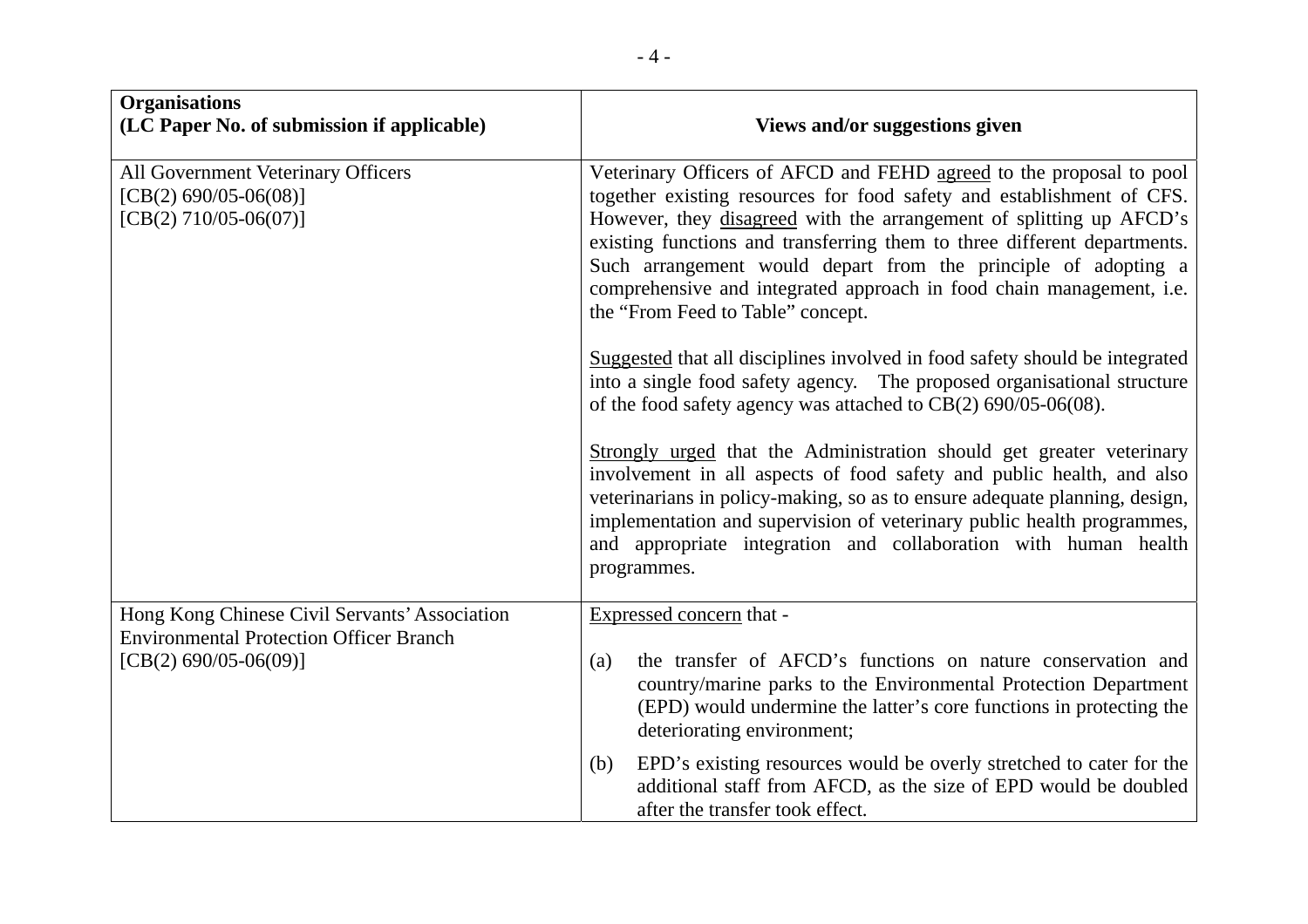| <b>Organisations</b><br>(LC Paper No. of submission if applicable)                   | Views and/or suggestions given                                                                                                                                                                                                                                                                                                                                                                   |
|--------------------------------------------------------------------------------------|--------------------------------------------------------------------------------------------------------------------------------------------------------------------------------------------------------------------------------------------------------------------------------------------------------------------------------------------------------------------------------------------------|
| <b>Agriculture and fisheries trades</b><br><b>B.</b>                                 |                                                                                                                                                                                                                                                                                                                                                                                                  |
| Joint Committee of Hong Kong Fishermen's<br>Organizations<br>$[CB(2) 699/05-06(01)]$ | Supported the proposal of establishing CFS, but opposed the dissolution<br>of AFCD and the establishment of DFSIQ.                                                                                                                                                                                                                                                                               |
|                                                                                      | Expressed concern that upon reorganization, there would be no dedicated<br>department looking after the interest of and providing ready assistance to<br>the fisheries industry, as the major functions of the new DFSIQ were<br>inspection, quarantine and regulation of food products.                                                                                                         |
|                                                                                      | Considered that the most effective way to enhance food safety was the<br>implementation of "From Feed to Table" concept, and that CSF should be<br>formed under AFCD.                                                                                                                                                                                                                            |
|                                                                                      | Questioned that the reorganization proposal might breach Article 119 of<br>the Basic Law.                                                                                                                                                                                                                                                                                                        |
| Federation of Hong Kong Aquaculture Associations<br>[CB(2) 710/05-06(01)]            | Strongly opposed the establishment of DFSIQ as the new department was<br>tasked to regulate the agriculture and fisheries industries, and not to<br>promote and facilitate the development of agriculture and fisheries<br>activities. Questioned the cost-effective of the reorganisation plan<br>which would incur an additional recurrent expenditure amounted to \$150<br>million per annum. |
|                                                                                      | Considered that AFCD was playing a very important role in the<br>development of agriculture and fisheries activities.                                                                                                                                                                                                                                                                            |
|                                                                                      | Considered that the most effective way to enhance food was the<br>implementation of "From Feed to Table" concept, and that CSF should be                                                                                                                                                                                                                                                         |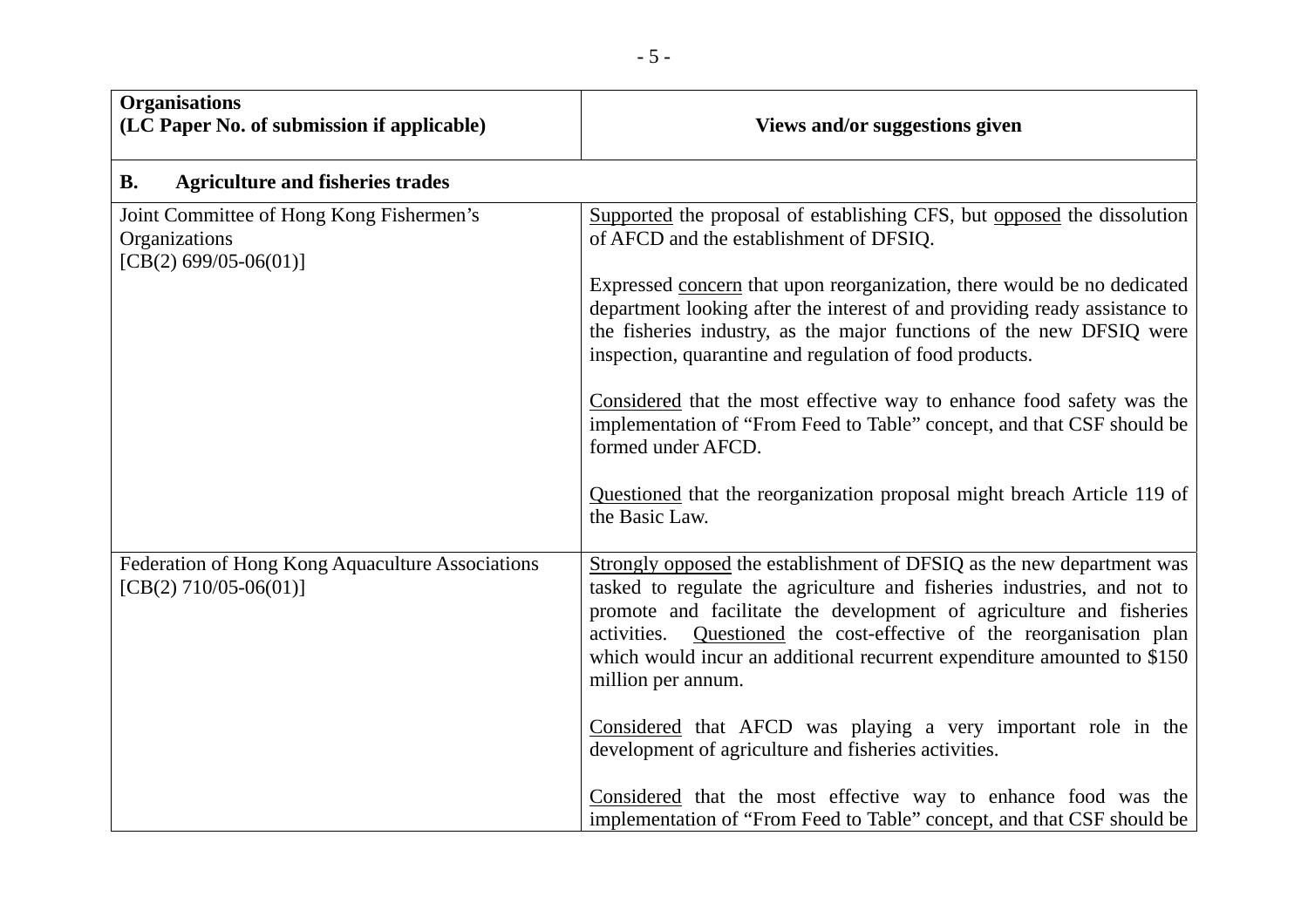| <b>Organisations</b><br>(LC Paper No. of submission if applicable)          | Views and/or suggestions given                                                                                                                                                                                                                                                 |
|-----------------------------------------------------------------------------|--------------------------------------------------------------------------------------------------------------------------------------------------------------------------------------------------------------------------------------------------------------------------------|
|                                                                             | formed under AFCD.                                                                                                                                                                                                                                                             |
| Hong Kong Fishermen's Association<br>[CB(2) 699/05-06(02)]                  | Opposed the establishment of DFSIQ as the new department was tasked<br>to regulate the agriculture and fisheries industries, and not to promote and<br>facilitate the development of agriculture and fisheries activities.                                                     |
|                                                                             | Considered that the most effective way to enhance food safety was the<br>implementation of "From Feed to Table" concept, and that CSF should be<br>formed under AFCD.                                                                                                          |
| Hong Kong and Kowloon Fishermen Association<br>Limited                      | Opposed the proposal to dissolve AFCD as the department had acquired<br>good understanding of the agriculture and fisheries sector.                                                                                                                                            |
|                                                                             | Considered that the most effective way to enhance food safety was the<br>implementation of "From Feed to Table" concept, and that CSF should be<br>formed under AFCD.                                                                                                          |
| New Territories Fishermen Fraternity Association<br>$[CB(2) 710/05-06(02)]$ | Opposed the proposal of establishing DFSIQ to take up the regulatory<br>functions and DAEH to promote and facilitate development of agriculture<br>and fisheries activities. Expressed concern that there would be no<br>agriculture and fisheries policy upon reorganization. |
|                                                                             | Considered that CFS should be formed under AFCD, to minimise<br>unnecessary disruption to the agriculture and fisheries sector.<br>The<br>arrangement would facilitate AFCD to implement the "From Feed to<br>Table" concept.                                                  |
|                                                                             |                                                                                                                                                                                                                                                                                |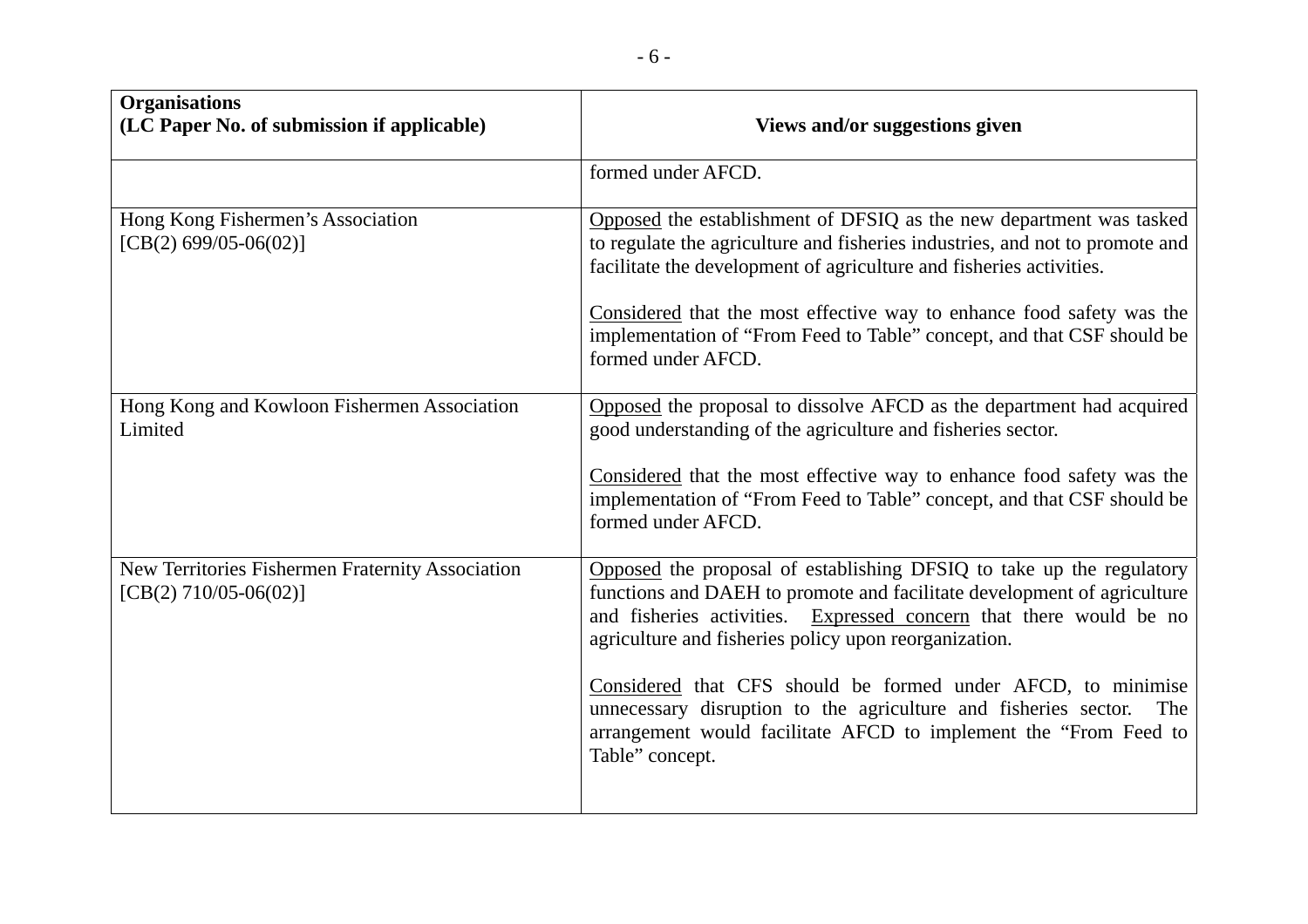| <b>Organisations</b><br>(LC Paper No. of submission if applicable)                                                          | Views and/or suggestions given                                                                                                                                                                                                                                                                                                                                                                                                |
|-----------------------------------------------------------------------------------------------------------------------------|-------------------------------------------------------------------------------------------------------------------------------------------------------------------------------------------------------------------------------------------------------------------------------------------------------------------------------------------------------------------------------------------------------------------------------|
| Sai Kung Fishermen's Association<br>$[CB(2) 710/05-06(03)]$                                                                 | Agreed to the need to enhance food safety, which should be effected by<br>the implementation of the "From Feed to Table" concept. Expressed<br>concern that the interest of the agriculture and fisheries industry would be<br>undermined upon reorganisation.                                                                                                                                                                |
|                                                                                                                             | Strongly opposed the formation of DFSIQ and the transfer of AFCD's<br>existing functions to DFSIQ, DAEH and EPD.                                                                                                                                                                                                                                                                                                              |
|                                                                                                                             | Considered that CFS should be formed under AFCD.                                                                                                                                                                                                                                                                                                                                                                              |
| Hong Kong Livestock Industry Association,<br>and<br>Hong Kong Pig Raising Development Federation<br>$[CB(2) 690/05-06(10)]$ | Considered that AFCD possessed the professional knowledge and<br>experience to implement the "From Feed to Table" concept. It was<br>inappropriate for non-professional staff to assume overall responsibility<br>for public health and related inspection and quarantine matters.<br>Strongly opposed to the dissolution of AFCD. It would be more<br>appropriate for veterinarians to take the lead in food safety matters. |
|                                                                                                                             | Suggested that CFS should be formed under AFCD.                                                                                                                                                                                                                                                                                                                                                                               |
| Hong Kong Pigfarm Association                                                                                               | Strongly opposed the reorganization proposal as it attached less<br>importance to the agriculture and fisheries sector.                                                                                                                                                                                                                                                                                                       |
|                                                                                                                             | Expressed concern that upon reorganization, the promotion and<br>development of agriculture and fisheries activities would come under<br>senior officials who did not have the professional knowledge and<br>experience in the field. The proposal also violated Article 119 of the<br>Basic Law.                                                                                                                             |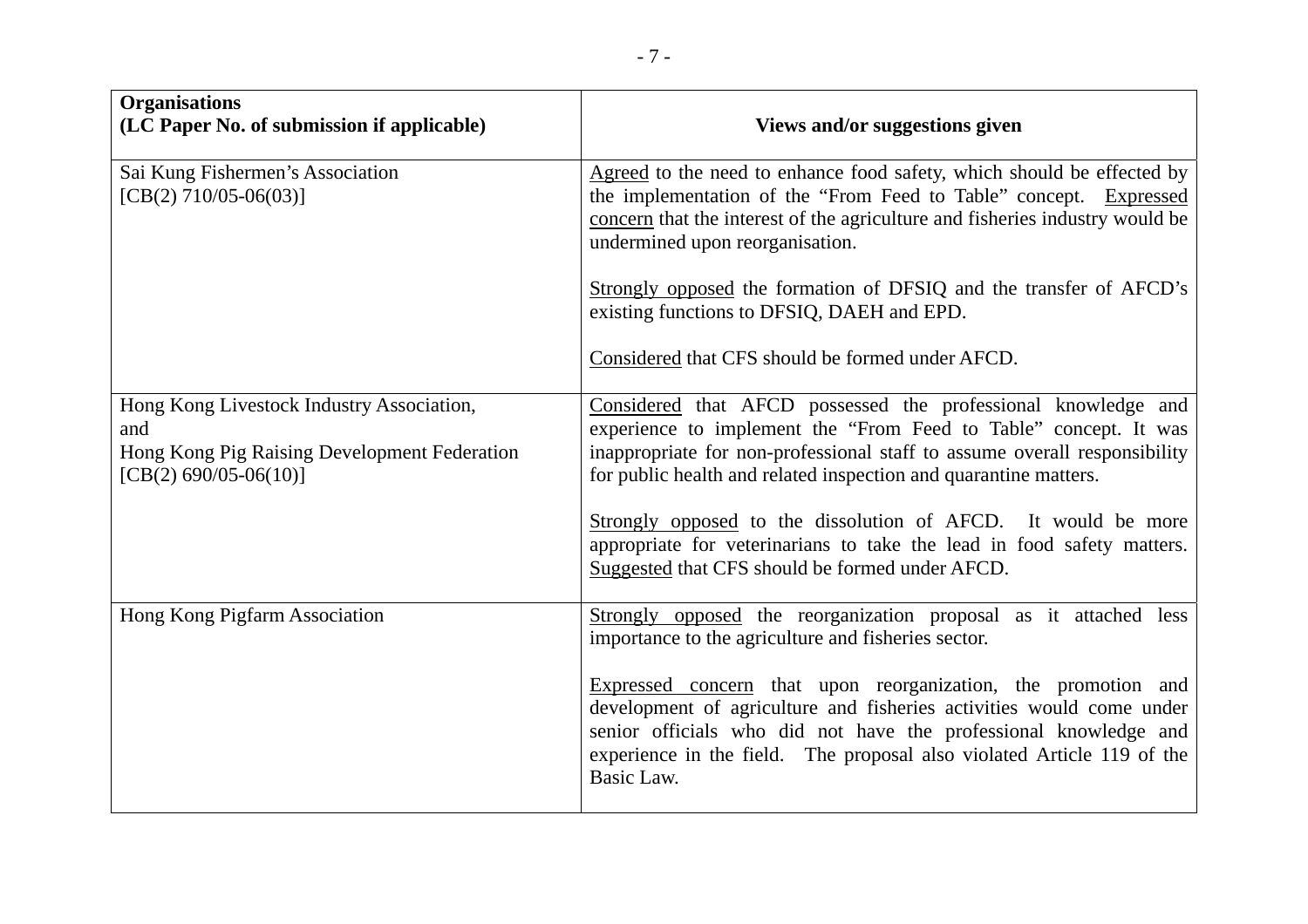| <b>Organisations</b><br>(LC Paper No. of submission if applicable)                        | Views and/or suggestions given                                                                                                                                                                                                                                                                                                                                                                                                                                                                                                                   |
|-------------------------------------------------------------------------------------------|--------------------------------------------------------------------------------------------------------------------------------------------------------------------------------------------------------------------------------------------------------------------------------------------------------------------------------------------------------------------------------------------------------------------------------------------------------------------------------------------------------------------------------------------------|
|                                                                                           | Considered that no organisational change should be made to AFCD, and<br>that CFS should be formed under AFCD.                                                                                                                                                                                                                                                                                                                                                                                                                                    |
| The New Territories Chicken Breeders Association<br>Limited<br>$[CB(2) 690/05-06(11)]$    | Strongly opposed the proposal to reorganize AFCD as it would cause<br>negative impact on the agriculture and fisheries industry. AFCD's<br>existing functions over regulating and promoting the development of<br>agriculture and fisheries activities should continue to be assumed by one<br>department. Otherwise, it would undermine the support of AFCD to the<br>industry.<br>Suggested that to ensure food safety, AFCD should take the lead in<br>implementing the "From Feed to Table" concept, and CFS should be<br>formed under AFCD. |
| World's Poultry Science Association Hong Kong<br><b>Branch</b><br>$[CB(2) 710/05-06(04)]$ | Considered that the most effective way to ensure food safety was to<br>exercise control at source.<br>The operational responsibilities over<br>inspection and quarantine, and promotion of development of agriculture<br>and fisheries activities should come under one single department. CFS<br>should be overseen by officials who had professional knowledge and<br>experience in public health and food safety.<br>Supported that CFS should be formed under AFCD.                                                                          |
| Agriculture and Fisheries Technology Promotion<br>Association<br>$[CB(2) 710/05-06(05)]$  | Strongly against the reorganization proposal. The "From Feed to Table"<br>concept implemented by AFCD had proven effective and was the best<br>way to enhance food safety. AFCD should remain intact, with expanded<br>activities on food safety surveillance. CFS should be formed under<br>AFCD.                                                                                                                                                                                                                                               |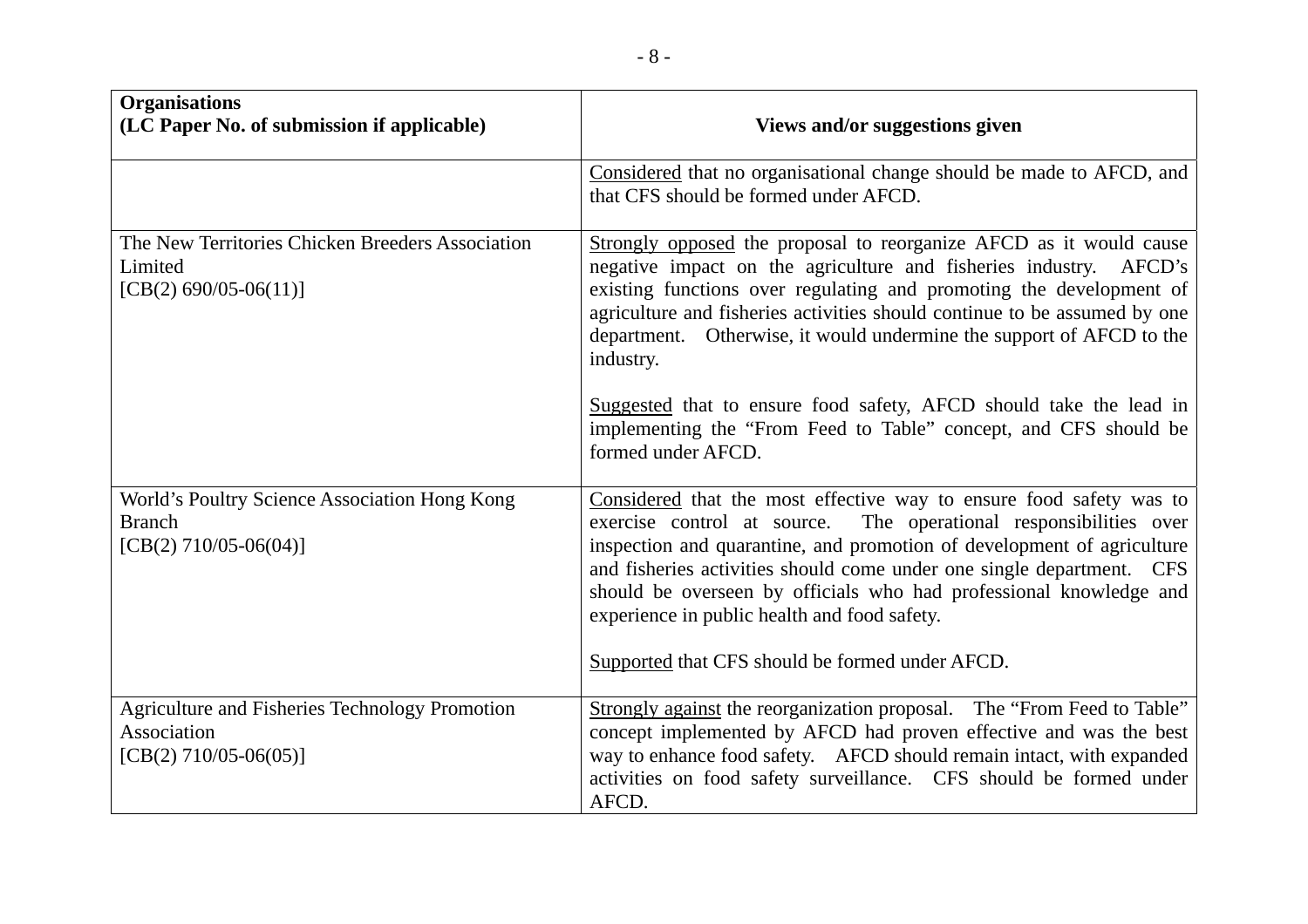| <b>Organisations</b><br>(LC Paper No. of submission if applicable)                               | Views and/or suggestions given                                                                                                                                                                                                                                                                  |
|--------------------------------------------------------------------------------------------------|-------------------------------------------------------------------------------------------------------------------------------------------------------------------------------------------------------------------------------------------------------------------------------------------------|
| 港九花卉職工總會<br>$[CB(2) 699/05-06(03)]$                                                              | Expressed concern that upon reorganization, the interests of the<br>agriculture industry, which was currently looked after by AFCD, would<br>be ignored. It urged that long-term agriculture policy and strategy<br>should be formulated.                                                       |
|                                                                                                  | Questioned whether the reorganization proposal breached the Basic Law.                                                                                                                                                                                                                          |
|                                                                                                  | Suggested that the responsibilities of DFSIQ relating to food safety<br>matters should be taken up by AFCD.                                                                                                                                                                                     |
| The Federation of Vegetable Marketing Co-operative<br>Societies, Limited<br>[CB(2) 690/05-06(12) | Opposed the proposal to re-organise AFCD and transfer AFCD's existing<br>functions to three departments.                                                                                                                                                                                        |
|                                                                                                  | Agreed that the most effective way to ensure food safety was control at<br>source. CFS should be formed under AFCD.                                                                                                                                                                             |
| 香港有機農業協會                                                                                         | Considered that the food chain management, i.e. the "From Feed to<br>Table" concept, should be adopted to ensure food safety.<br>Suggested that CFS should be formed under AFCD so that AFCD could<br>continue to play the role to promote and develop agriculture and fisheries<br>activities. |
| C.<br><b>Academics/experts</b>                                                                   |                                                                                                                                                                                                                                                                                                 |
| <b>Hong Kong Medical Association</b>                                                             | Strongly supported the formation of CFS to regulate all matters related to<br>food safety.<br>Supported the proposal to separate regulatory from<br>facilitation functions.                                                                                                                     |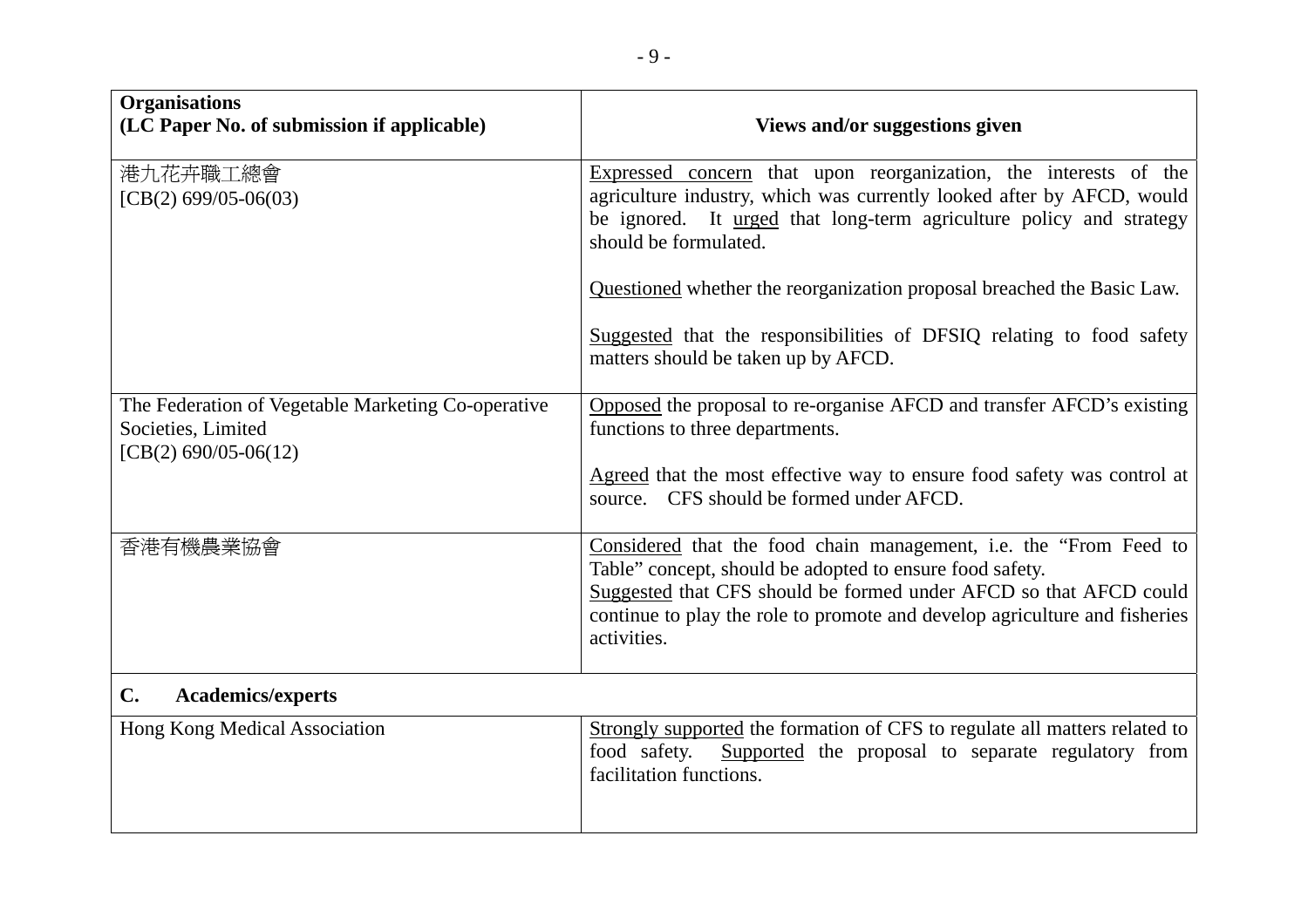| <b>Organisations</b><br>(LC Paper No. of submission if applicable)                                          | Views and/or suggestions given                                                                                                                                                                      |
|-------------------------------------------------------------------------------------------------------------|-----------------------------------------------------------------------------------------------------------------------------------------------------------------------------------------------------|
| Hong Kong Dietitians Association                                                                            | Strongly supported the reorganization plan and the establishment of CFS.                                                                                                                            |
|                                                                                                             | Considered that the Administration should work together with experts<br>and professionals to enhance food safety.                                                                                   |
| Hong Kong Nutrition Association                                                                             | Fully supported the formation of DFSIQ and DAEH which would make<br>the work on regarding food safety inspection and control more focused.                                                          |
|                                                                                                             | Suggested that the Administration should allocate more resources for<br>public education on food safety.                                                                                            |
| Hong Kong College of Community Medicine / Hong<br>Kong Academy of Medicine<br>$[CB(2) 790/05-06(02)]$       | Supported the Administration's proposal to strengthen the food safety<br>regulatory framework, by separating the functions of regulation and<br>facilitation as this would avoid conflict of roles. |
|                                                                                                             | While supporting the "From Feed to Table" concept, it was unnecessary<br>to have one single organisation to take up the work on all areas along the<br>food supply chain.                           |
| Hong Kong Veterinary Association<br>$[CB(2) 790/05-06(03)]$                                                 | Supported the formation of DFSIQ. The new department should be led<br>by a "Chief Veterinary Officer", and more veterinary professionals<br>should be involved in the policy-making process.        |
| Professor Thomas Y K CHAN<br>Department of Medicine and Therapeutics<br>The Chinese University of Hong Kong | Recognized the following merits in the reorganisation plan -<br>(a) there would be one dedicated department, i.e. DFSIQ, with primary                                                               |
| $[CB(2) 790/05-06(04)]$                                                                                     | responsibility for food safety across the entire food chain;                                                                                                                                        |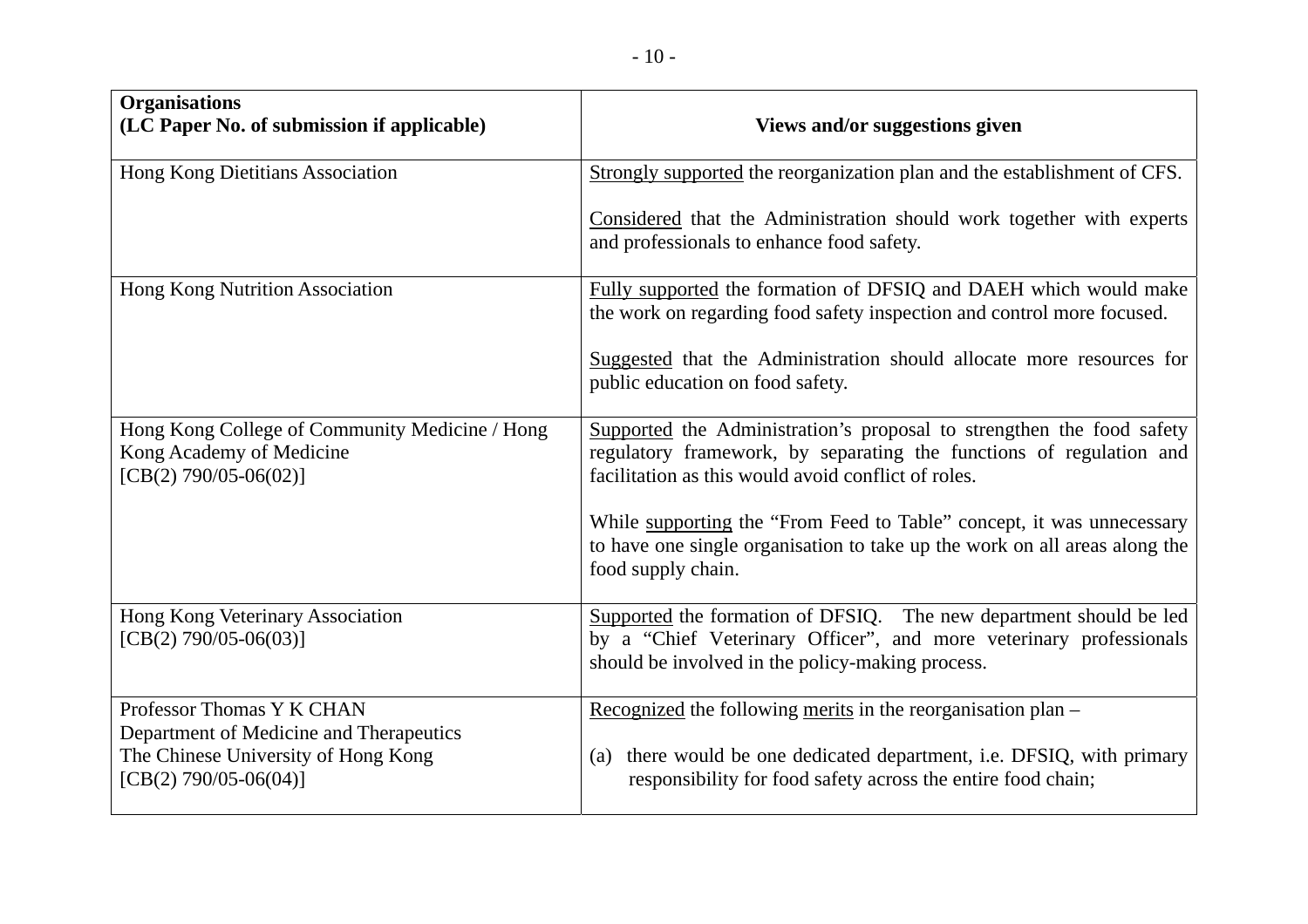| <b>Organisations</b><br>(LC Paper No. of submission if applicable)             | Views and/or suggestions given                                                                                                                                                                                                                                                                                                                                                                                                                                             |
|--------------------------------------------------------------------------------|----------------------------------------------------------------------------------------------------------------------------------------------------------------------------------------------------------------------------------------------------------------------------------------------------------------------------------------------------------------------------------------------------------------------------------------------------------------------------|
|                                                                                | (b) the responsibilities and infrastructure of DFSIQ and its five branches<br>as well as CFS were well defined. Overlapping of responsibilities<br>across various departments and units as well as conflicting roles of<br>regulation and facilitation would be avoided; and                                                                                                                                                                                               |
|                                                                                | (c) the reorganisation would allow the Administration to pool the<br>manpower and resources, and to coordinate the efforts in promoting<br>food safety.                                                                                                                                                                                                                                                                                                                    |
|                                                                                | Administration should establish excellent<br>Considered<br>that the<br>communication and cooperation with the Mainland regarding food safety<br>and source management, since the Mainland was our major supplier of<br>poultry, livestock, aquaculture produce and other food. To enhance the<br>food regulatory framework, there should be greater participation of the<br>relevant industry/trade, consumers, academics and experts in various<br>scientific committees. |
| Professor KWAN Hoi-shan<br><b>Director of Studies</b>                          | <b>Expressed support</b> for the reorganization plan.                                                                                                                                                                                                                                                                                                                                                                                                                      |
| Food and Nutritional Sciences Programme<br>The Chinese University of Hong Kong | Considered that as Hong Kong relied heavily on imported food, it was<br>very important to put in place an effective food regulatory mechanism.<br>It was on the right track to separate the functions of regulation and<br>facilitation. Government officials specialised in food surveillance should<br>enhance cooperation with experts and professionals from the industry to<br>strengthen the food regulatory framework.                                              |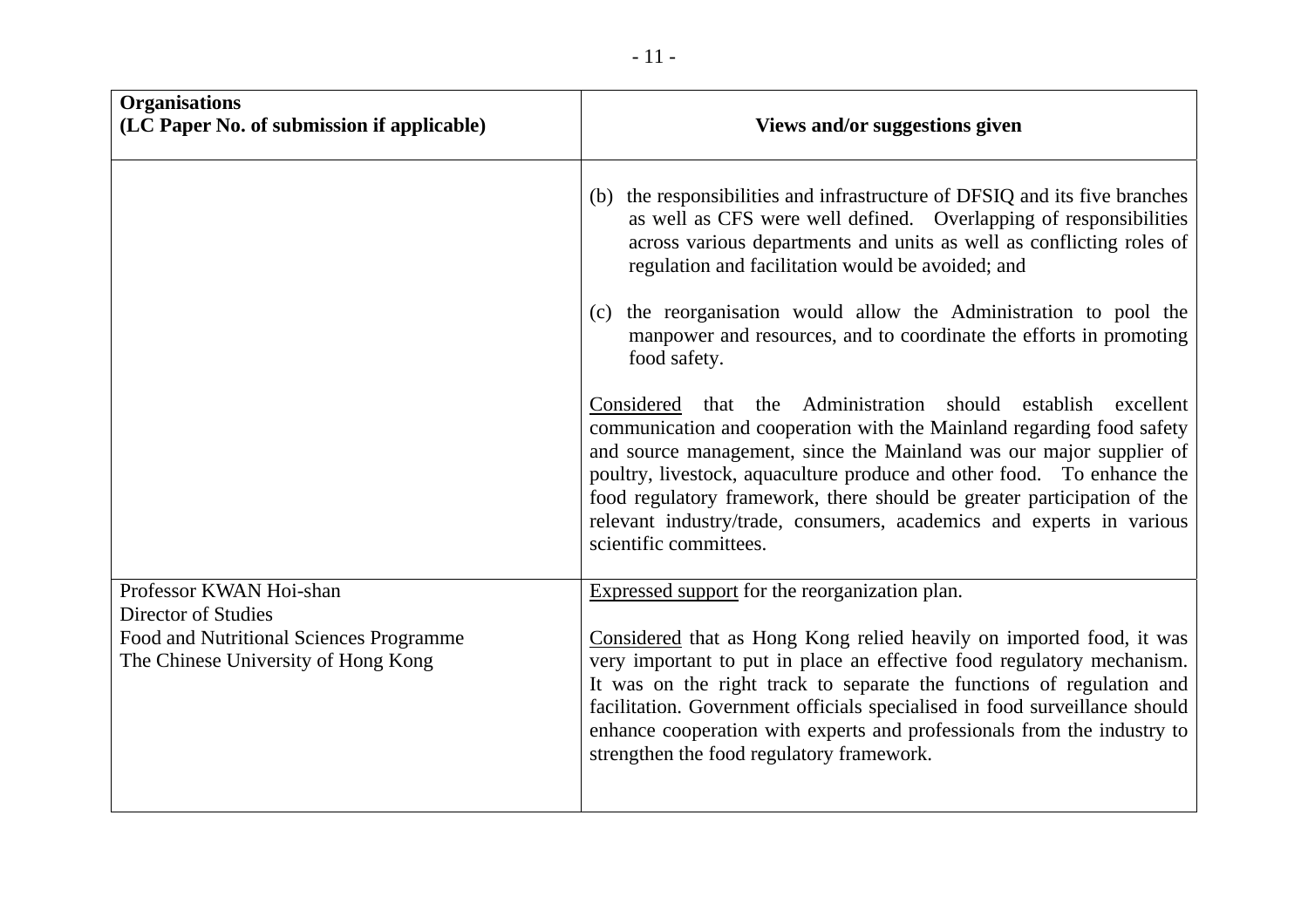| <b>Organisations</b><br>(LC Paper No. of submission if applicable)                                  | Views and/or suggestions given                                                                                                                                                                                                                                                                                                                                                                                                         |
|-----------------------------------------------------------------------------------------------------|----------------------------------------------------------------------------------------------------------------------------------------------------------------------------------------------------------------------------------------------------------------------------------------------------------------------------------------------------------------------------------------------------------------------------------------|
| Head, Department of Community Medicine<br><b>Faculty of Medicine</b><br>The University of Hong Kong | Strongly welcomed the reorganisation proposal to enhance food safety<br>and protect public health.                                                                                                                                                                                                                                                                                                                                     |
| $[CB(2) 807/05-06(01)]$                                                                             | Agreed to the proposed separation of regulatory functions from<br>The formation of CFS would provide<br>facilitation functions.<br>opportunities for a more focussed approach to controlling and regulating<br>food safety.                                                                                                                                                                                                            |
|                                                                                                     | Welcomed adoption of a multi-disciplinary approach for food safety<br>control, and non-government professional and academic organizations<br>should also be involved. Suggested that funding should be provided for<br>training and research, and also development on food safety.                                                                                                                                                     |
| Dr Frederick LEUNG<br>Associate Professor, Department of Zoology<br>The University of Hong Kong     | Considered it a good idea to form DFSIQ, and to step up the regulation<br>and inspection work related to food safety.                                                                                                                                                                                                                                                                                                                  |
| $[CB(2) 790/05-06(05)]$                                                                             | As food safety was a complex issue, the reorganisation could not solve all<br>the problems simply by realignment of sections/departments and<br>redeployment of staff and resources among different departments. A<br>full management audit should also be carried out. The implementation<br>of the "From Feed to Table" concept did not necessarily mean that the<br>regulatory function should be assumed by one single department. |
| Hong Kong Doctors Union<br>$[CB(2) 790/05-06(01)]$<br>(written submission only)                     | Fully supported the proposal to reorganise FEHD and AFCD into DSFIQ<br>and DAEH, i.e. separating the regulatory function from the facilitation<br>function.                                                                                                                                                                                                                                                                            |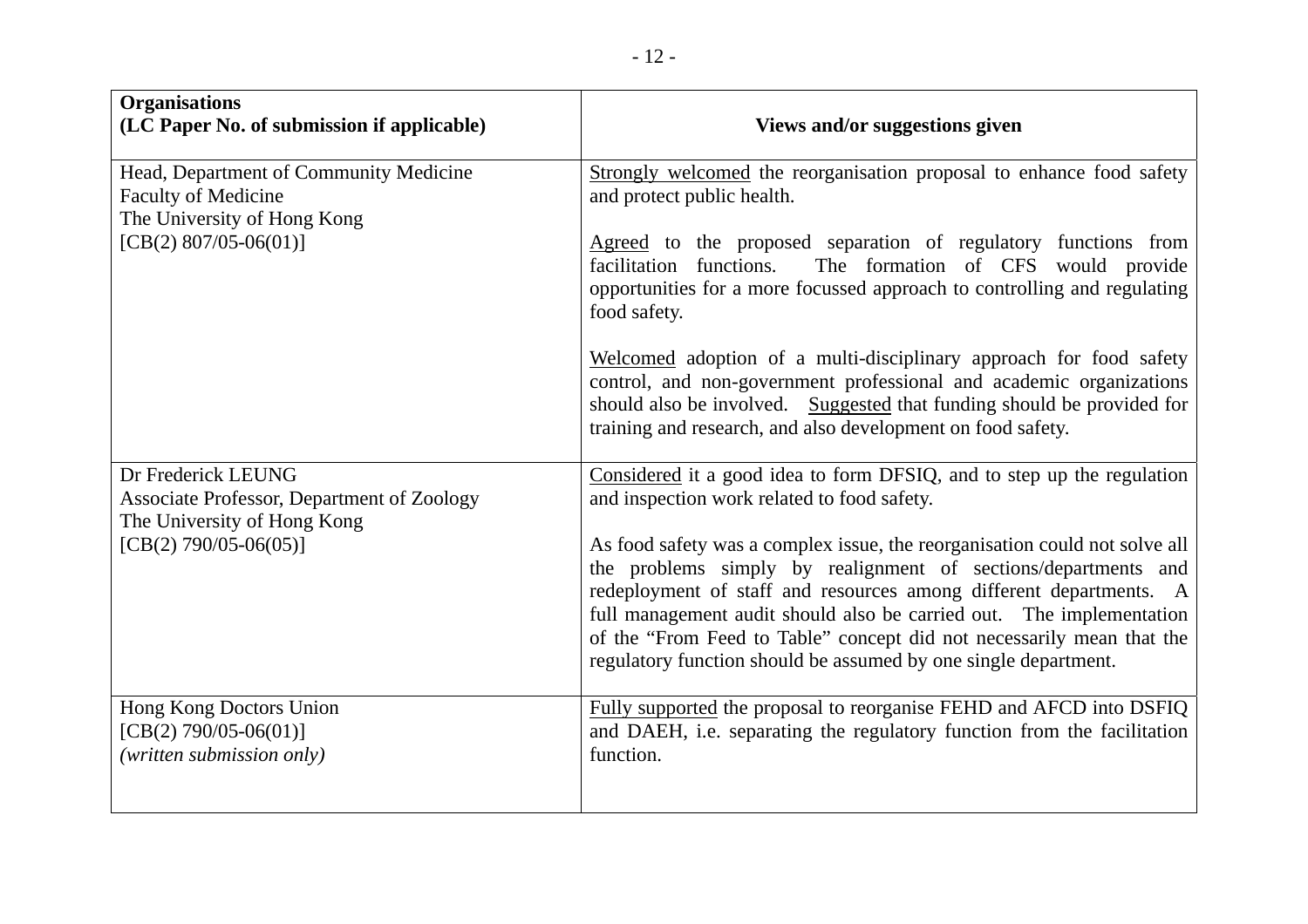| <b>Organisations</b><br>(LC Paper No. of submission if applicable)                                                                                                                                                                | Views and/or suggestions given                                                                                                                                                                                                                                                                                                                                                                    |
|-----------------------------------------------------------------------------------------------------------------------------------------------------------------------------------------------------------------------------------|---------------------------------------------------------------------------------------------------------------------------------------------------------------------------------------------------------------------------------------------------------------------------------------------------------------------------------------------------------------------------------------------------|
|                                                                                                                                                                                                                                   | Supported the establishment of CFS within DFSIQ, so as to pool together<br>resources for regulating food safety.                                                                                                                                                                                                                                                                                  |
| <b>Association of Hong Kong Nursing Staff</b><br>$[CB(2) 790/05-06(07)]$<br>(written submission only)                                                                                                                             | Supported the Government's initiative in strengthening the efforts to<br>enhance food safety and protect public health, but expressed reservation<br>about the feasibility of the reorganization plan and the additional<br>recurrent expenditure for implemention.                                                                                                                               |
| Professor Paul CHAN Kay-sheung<br>Department of Microbiology, Faculty of Medicine, The<br>Chinese University of Hong Kong<br>$[CB(2) 790/05-06(08)]$<br>(written submission only)                                                 | Supported the reorganization proposal that food safety issues would be<br>overseen by a dedicated team of staff in the new DFSIQ. However,<br>additional expenses associated with the proposal must be fully justified,<br>monitored and reviewed.<br>Considered that the reorganization proposal should include how to better<br>utilize experts and facilitate the development of such experts. |
| Professor WOO Jean<br>Chairman and Professor of Medicine, Department of<br>and Family Medicine, Faculty<br>Community<br>of<br>Medicine, The Chinese University of Hong Kong<br>[CB(2) 790/05-06(09)]<br>(written submission only) | Strongly supported the proposal, as it was in line with the setting up of<br>similar agencies in many developed countries to improve food safety.<br>Considered that the regulation and inspection functions and the trade<br>promotion functions should be dealt with by two different bodies.<br>The<br>formation of CFS would address food safety in a more forcused manner.                   |
| Department of Microbiology, Faculty of Medicine, The<br>University of Hong Kong<br>$[CB(2) 790/05-06(10)]$<br>(written submission only)                                                                                           | Supported Government's proposal to reorganise the food safety<br>regulatory framework and to establish a dedicated new CFS responsible<br>for food safety issues.                                                                                                                                                                                                                                 |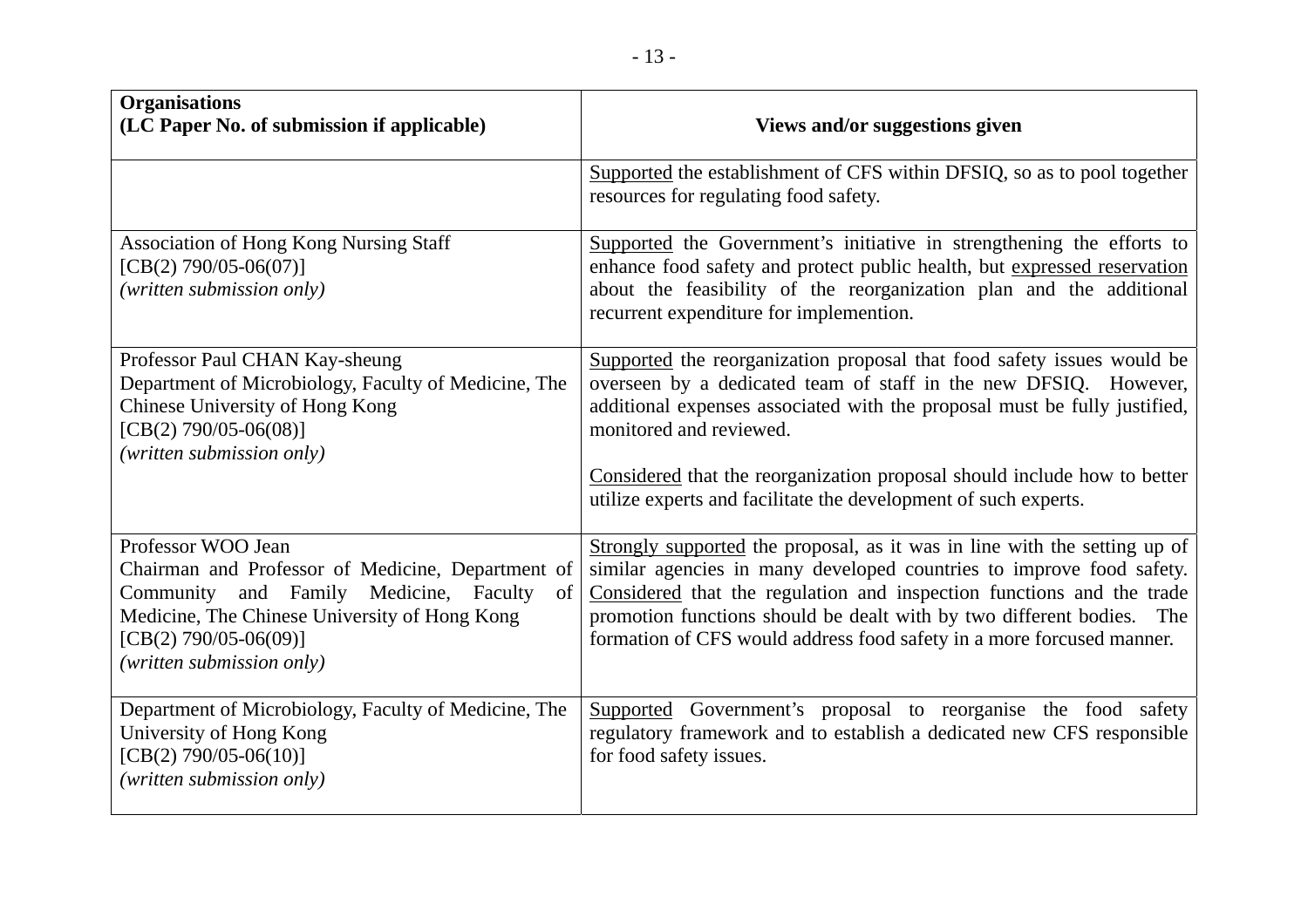| <b>Organisations</b><br>(LC Paper No. of submission if applicable) | Views and/or suggestions given                                                                                                                                                                                                                                                                                                                                                                                                                                                                                                                                                                                                                                                                                                                |
|--------------------------------------------------------------------|-----------------------------------------------------------------------------------------------------------------------------------------------------------------------------------------------------------------------------------------------------------------------------------------------------------------------------------------------------------------------------------------------------------------------------------------------------------------------------------------------------------------------------------------------------------------------------------------------------------------------------------------------------------------------------------------------------------------------------------------------|
|                                                                    | Considered that the functions of food safety regulation and facilitating the<br>development of the local agriculture and fisheries sectors should be<br>carried out by two separate government departments. The segregation<br>of regulatory and facilitation functions would avoid potential conflicts of<br>interests that might arise if they were performed by the same department.<br>The proposal was also consistent with the "food chain approach" to food<br>safety and quality recommended by the Food and Agriculture<br>Organization and implemented in many overseas countries.<br>Considered that the food safety regulatory functions under the new<br>organisation structure should best be performed by a multi-disciplinary |
|                                                                    | team that comprised medical doctors, chemists, epidemiologists,<br>microbiologists, nutritionists, toxicologists, biotechnologists<br>and<br>veterinarians.                                                                                                                                                                                                                                                                                                                                                                                                                                                                                                                                                                                   |
| <b>Other relevant trades</b><br>D                                  |                                                                                                                                                                                                                                                                                                                                                                                                                                                                                                                                                                                                                                                                                                                                               |
| Hong Kong Food Council<br>$[CB(2) 790/05-06(06)]$                  | Supported that a dedicated department be formed to provide "one-stop"<br>service for food safety issues, and the proposal of creating one additional<br>Permanent Secretary post within HWFB.                                                                                                                                                                                                                                                                                                                                                                                                                                                                                                                                                 |
|                                                                    | Considered that the food safety regulatory framework should be premised<br>on the "From Feed to Table" concept. The new department, which<br>would be responsible for food safety control and regulation, should be led<br>by professionals, including veterinarians, botanists, medical doctors and<br>health inspectors. Appropriate training and retraining should be<br>provided to the relevant trades.                                                                                                                                                                                                                                                                                                                                  |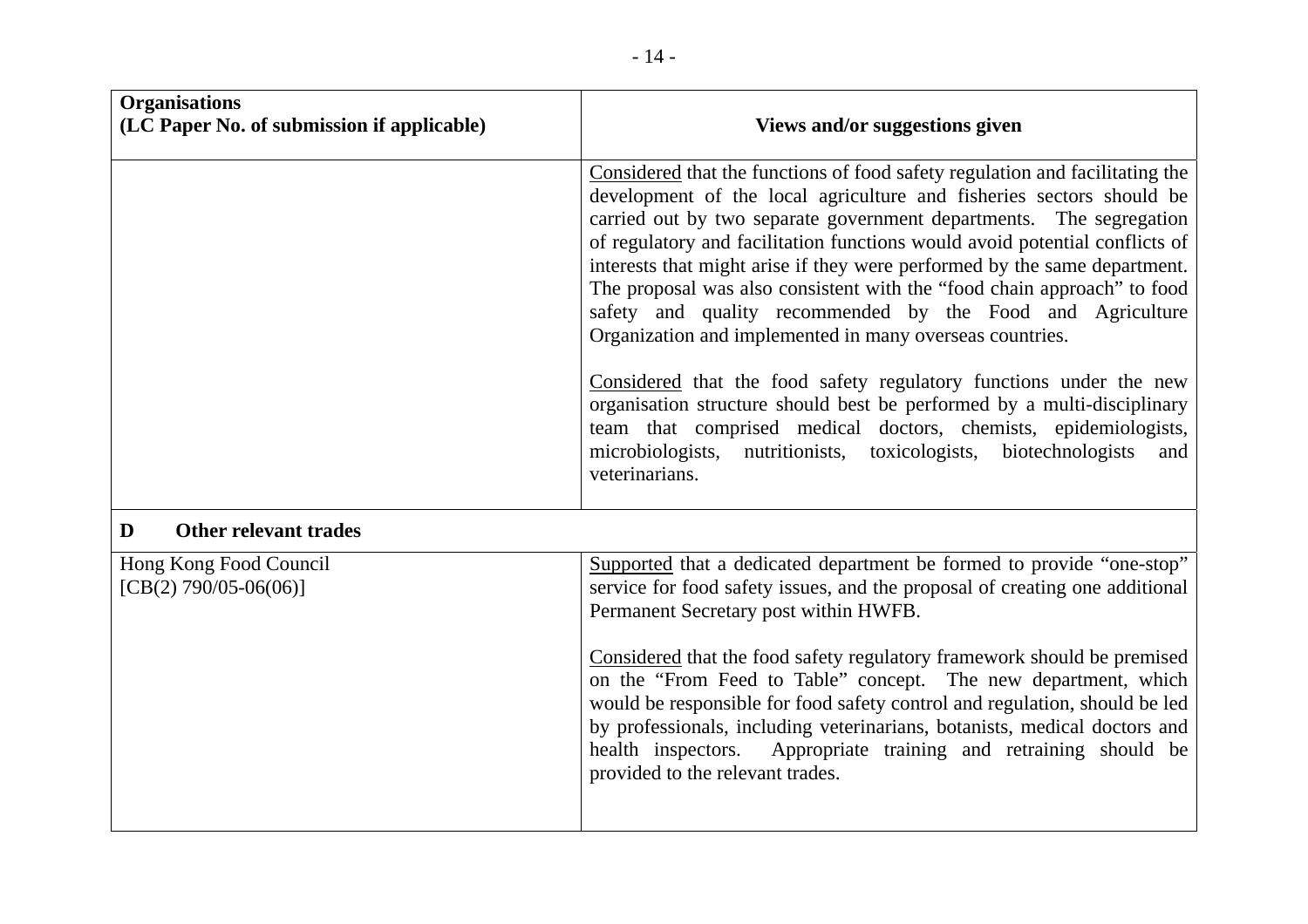| <b>Organisations</b><br>(LC Paper No. of submission if applicable)          | Views and/or suggestions given                                                                                                                                                                                                                                                                                                                                                           |
|-----------------------------------------------------------------------------|------------------------------------------------------------------------------------------------------------------------------------------------------------------------------------------------------------------------------------------------------------------------------------------------------------------------------------------------------------------------------------------|
|                                                                             | The Administration should provide more information on the staffing<br>requirements for the food safety regulatory framework.                                                                                                                                                                                                                                                             |
| Hong Kong Retail Management Association (HKRMA)<br>[CB(2) $807/05-06(02)$ ] | Supported the proposals to reorganise the food safety functions and to<br>create a Permanent Secretary post within HWFB.                                                                                                                                                                                                                                                                 |
|                                                                             | Considered that the formation of DFSIQ could focus its work on risk<br>assessment and improve communication with the Mainland and provide<br>"one stop shop" service for food safety. The reorganisation of AFCD<br>would avoid potential conflict of interests, by separating regulatory<br>enforcement from management and development of agriculture and<br>wholesale/retail markets. |
|                                                                             | Suggested that CFS should not only consist of medical doctors, but also<br>experienced food scientists, microbiologists, toxicologists and nutritionist<br>from within the government and the food industry and academia.                                                                                                                                                                |
|                                                                             | Considered that the proposal to establish a Food Standards Committee<br>(FSC) was a significant step forward. FSC should comprise a member<br>of HKRMA. Suggested that a Food Safety Task Force should also be<br>set up with HKRMA and other stakeholders to better handle future food<br>crisis.                                                                                       |
| Hong Kong Suppliers Association Limited<br>[CB(2) $807/05-06(03)$ ]         | Supported the Administration's initiative in improving food safety and<br>veterinary public health control, but had reservations about the<br>reorganization approach which did not adequately identify the existing<br>problems and explain how the problems could be resolved.                                                                                                         |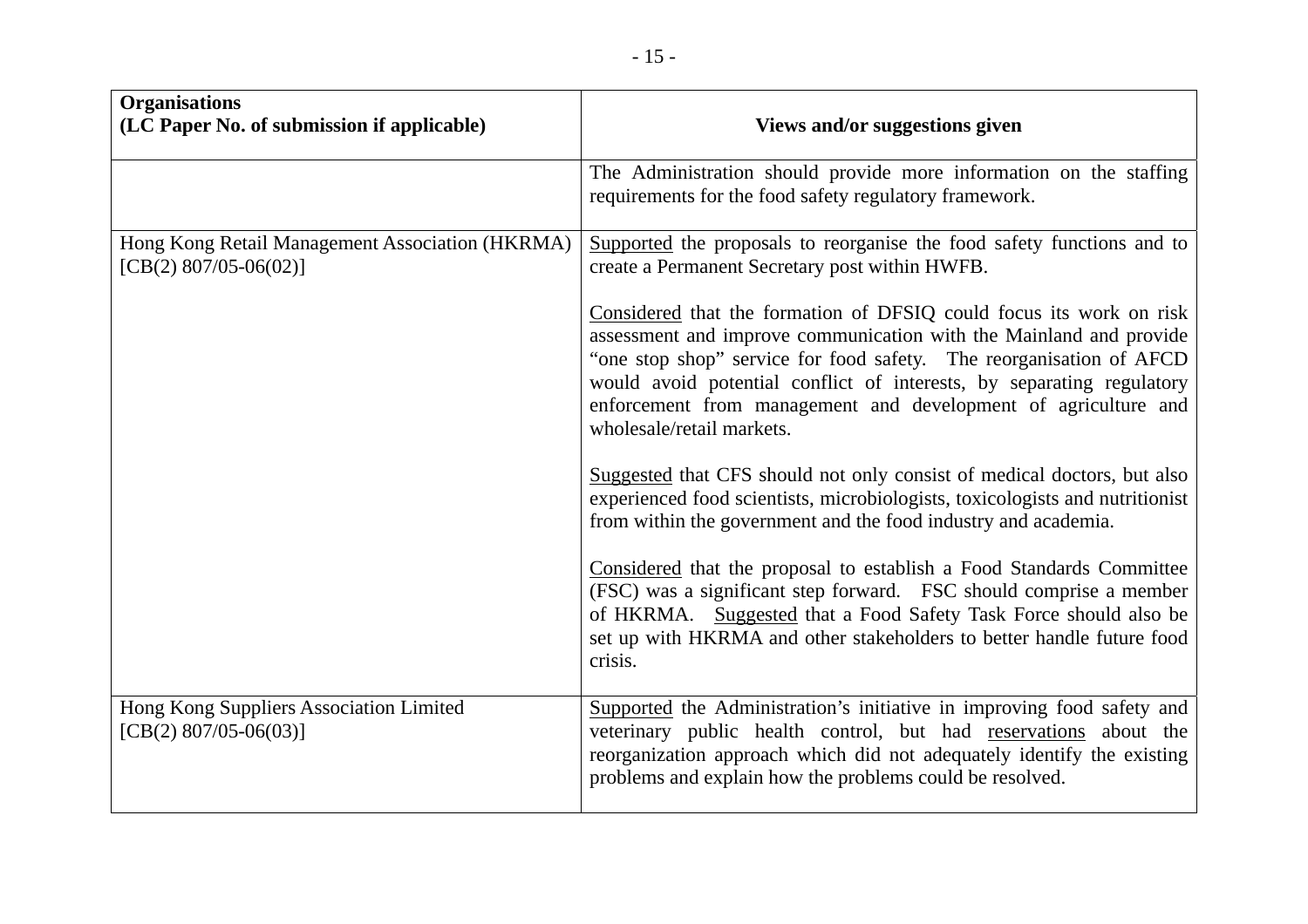| <b>Organisations</b><br>(LC Paper No. of submission if applicable)                       | Views and/or suggestions given                                                                                                                                                                                                                                                                                                                                                                                                         |
|------------------------------------------------------------------------------------------|----------------------------------------------------------------------------------------------------------------------------------------------------------------------------------------------------------------------------------------------------------------------------------------------------------------------------------------------------------------------------------------------------------------------------------------|
|                                                                                          | Supported in principle the plan to exercise control at source, improve<br>communication with the Mainland, establish CFS, DFSIQ and a FSC as<br>well as to merge AFCD's Country/Marine Parks and Conservation<br>Branch with EPD.                                                                                                                                                                                                      |
|                                                                                          | Suggested that representatives from the related trades should be invited to<br>sit on FSC.                                                                                                                                                                                                                                                                                                                                             |
| Hong Kong Food Science and Technology Association<br>Limited<br>[CB(2) $826/05-06(01)$ ] | Fullly supported the reorganisation plan for the food safety regulatory<br>framework.<br>Suggested that more experts and professionals from the food business                                                                                                                                                                                                                                                                          |
|                                                                                          | industry could participate in food safety management.                                                                                                                                                                                                                                                                                                                                                                                  |
| Hong Kong Foodstuff Five Guilds Concern Group                                            | Supported the proposal to set up CFS.<br>Suggested that educational programmes should be provided for the trade<br>and the public to facilitate their understanding of the food safety<br>regulatory framework.                                                                                                                                                                                                                        |
| Hong Kong Federation of Restaurants and Related<br><b>Trades</b>                         | Supported the reorganisation plan and the proposal of forming one<br>dedicated department for food safety regulation and control as soon as<br>possible. The transfer of the nature conservation and country/marine<br>parks functions of AFCD to EPD was considered appropriate.<br>Suggested that the Administration should reduce red tape and expedite<br>the processing time for food business licence applications after the new |
|                                                                                          | regulatory framework came into operation.                                                                                                                                                                                                                                                                                                                                                                                              |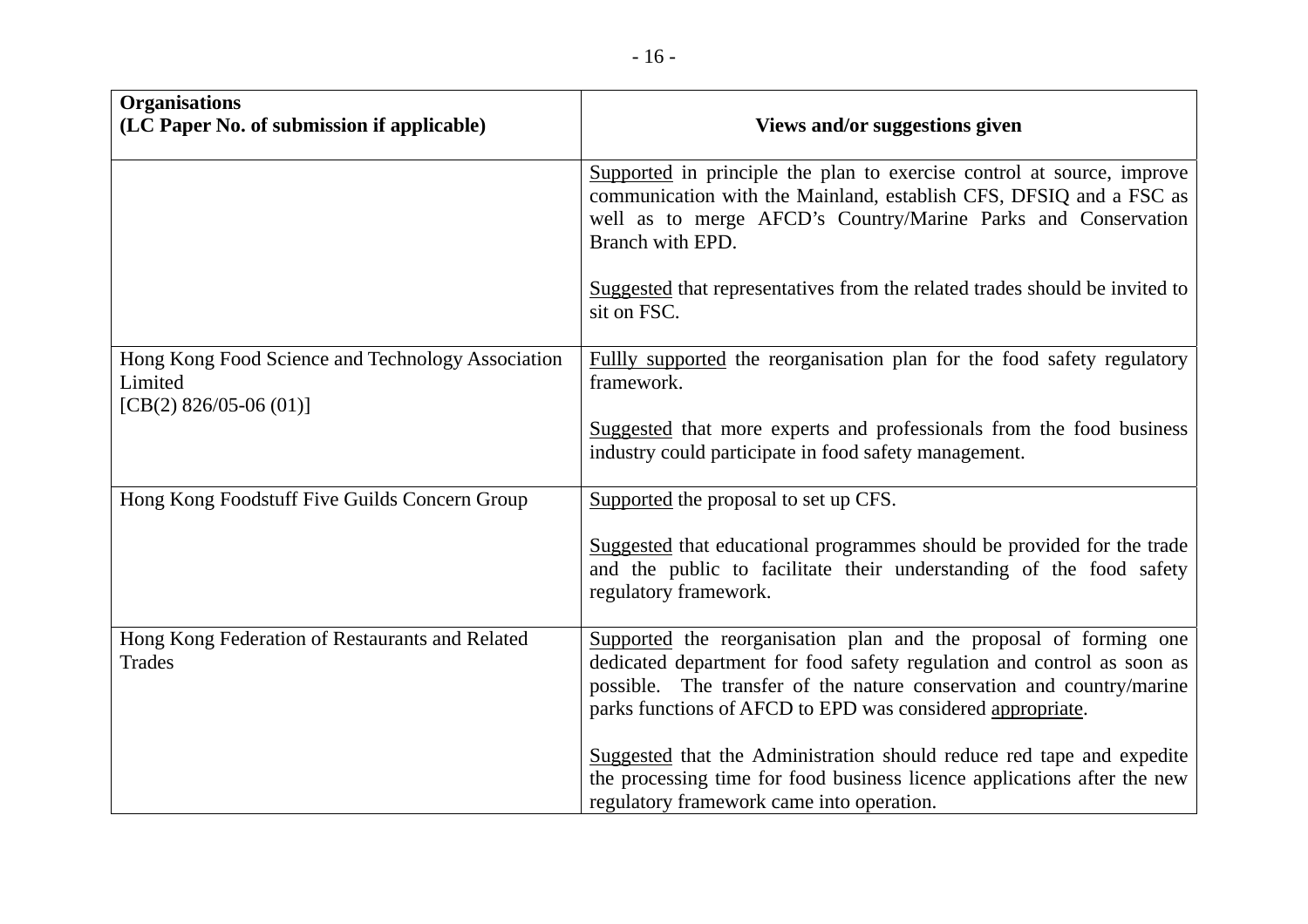| <b>Organisations</b><br>(LC Paper No. of submission if applicable)           | Views and/or suggestions given                                                                                                                                                                                                                                                                                                   |
|------------------------------------------------------------------------------|----------------------------------------------------------------------------------------------------------------------------------------------------------------------------------------------------------------------------------------------------------------------------------------------------------------------------------|
|                                                                              | Considered it necessary to establish an effective communication and<br>notification system on food safety with the Mainland.<br>Suggested that FSC should include representatives from the food<br>business industry.                                                                                                            |
| The Association for Hong Kong Catering Services<br><b>Management Limited</b> | Supported the proposal of establishing DFSIQ to provide "one-stop"<br>service to the food business industry. The Administration should<br>streamline and simplify the operational procedures on food safety<br>regulation and control.<br>Suggested that FSC should comprise members from different sectors in<br>the community. |
| Hong Kong & Kowloon Fresh Fish Traders'<br>Association                       | Supported the implementation of the "From Feed to Table" concept and<br>regulation at source for protection of public health.                                                                                                                                                                                                    |
| Hong Kong Vegetable Wholesaler Community                                     | Suggested that the Administration should enhance cooperation with the<br>trade to exercise more effective control at source.                                                                                                                                                                                                     |
| Hong Kong Egg Merchants Association                                          | Supported the Administration's proposal to reorganise the existing<br>departments and regulatory functions over food safety.<br>The<br>Administration should continue to provide the trade with a business<br>friendly environment, facilitating the development of different food<br>businesses.                                |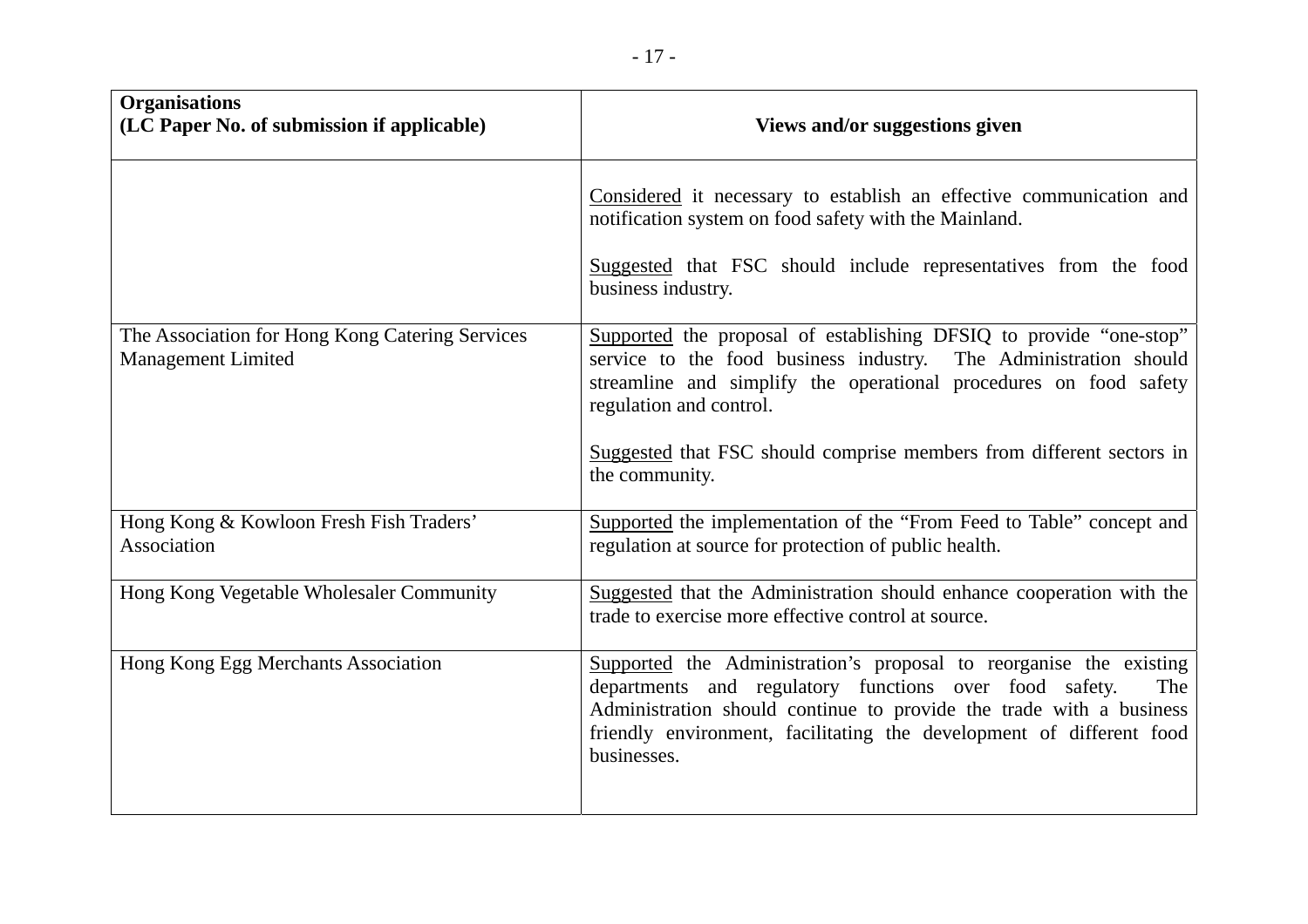| <b>Organisations</b><br>(LC Paper No. of submission if applicable)            | Views and/or suggestions given                                                                                                                                                                                                                                                                                                      |
|-------------------------------------------------------------------------------|-------------------------------------------------------------------------------------------------------------------------------------------------------------------------------------------------------------------------------------------------------------------------------------------------------------------------------------|
| The Hong Kong Kowloon Fruit & Vegetable<br>Employees & Employers Guild        | Welcomed the reorganization plan as this could better ensure food safety<br>and public health.                                                                                                                                                                                                                                      |
| Overseas Imported Fruits and Vegetables Association                           | Supported the initiative to enhance food safety for protection of public<br>health, and the establishment of CFS, but had reservation about the<br>disintegration of AFCD, as AFCD maintained close working relationship<br>with the food wholesalers. Regulation of food wholesaling should<br>continue to be carried out by AFCD. |
| Federation of Hong Kong Kowloon New Territories<br><b>Hawker Associations</b> | Supported the initiative to strengthen regulatory control over food<br>products.                                                                                                                                                                                                                                                    |
| Hong Kong Poultry Wholesalers Association                                     | Supported in principle the Administration's initiative in improving food<br>safety and imposing regulatory control.                                                                                                                                                                                                                 |
|                                                                               | Suggested that experts and representatives from the food business<br>industry should be invited to join FSC.                                                                                                                                                                                                                        |
| 香港飲食業聯合總會<br>[CB(2) 790/05-06(11)]<br>(written submission only)               | Welcomed the formation of DFSIQ and the implementation of the "From<br>Feed to Table" concept for food safety.                                                                                                                                                                                                                      |
|                                                                               | Considered that prosecution was not the only way to enhance food safety.<br>The Government should balance food safety control with the interests of<br>the trade.                                                                                                                                                                   |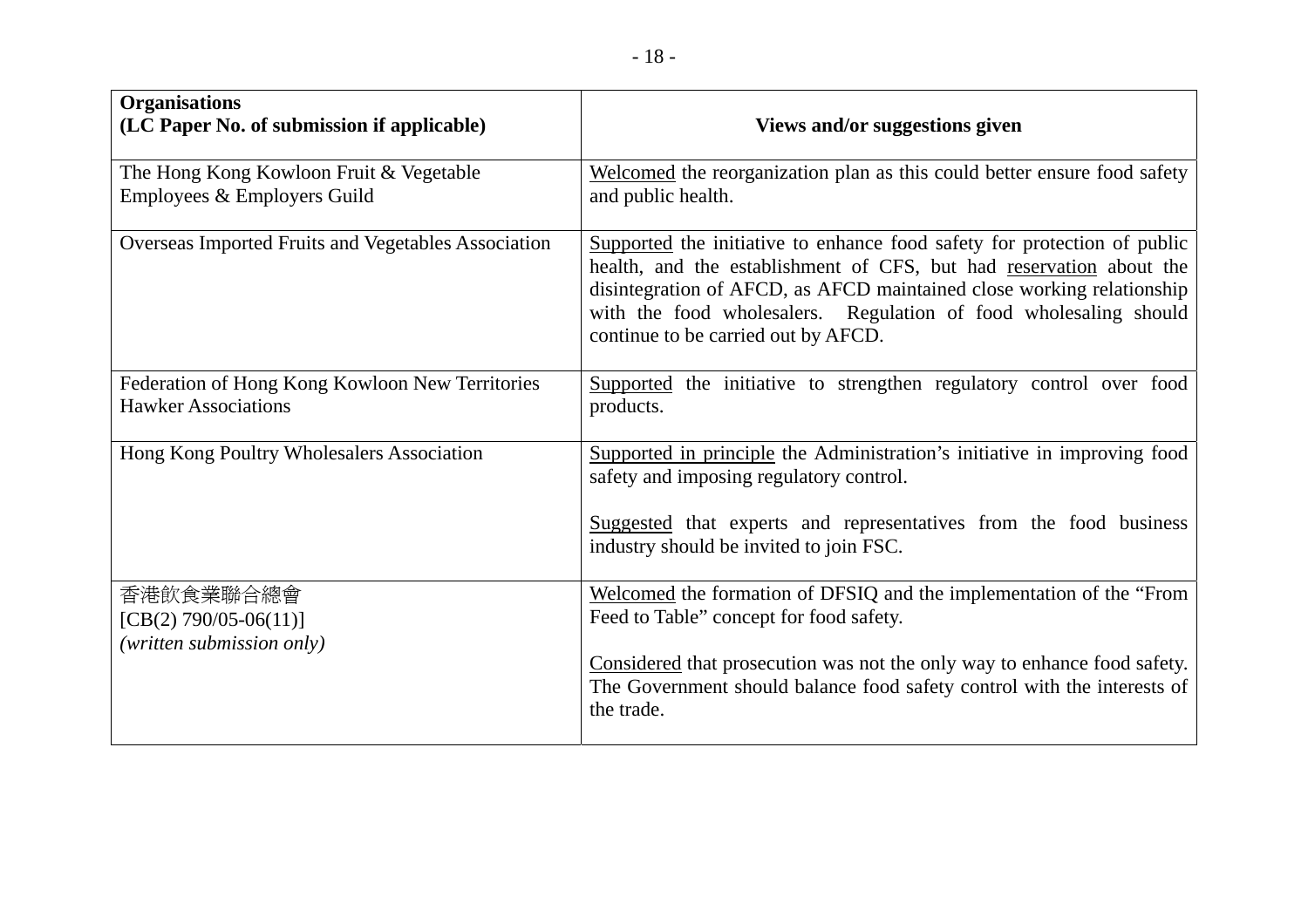# **Part II : Consultation with affected departments and stakeholders**

| <b>Organisations</b><br>(LC Paper No. of submission if applicable)                                                                                                                                                                                     | Views and/or suggestions given                                                                                                                                                                                                                                                                                                                                                                                                                      |
|--------------------------------------------------------------------------------------------------------------------------------------------------------------------------------------------------------------------------------------------------------|-----------------------------------------------------------------------------------------------------------------------------------------------------------------------------------------------------------------------------------------------------------------------------------------------------------------------------------------------------------------------------------------------------------------------------------------------------|
| Hong Kong Food and Environmental Hygiene<br>Department Management and Law Enforcement Staff<br>Association<br>$[CB(2) 690/05-06(05)]$                                                                                                                  | Expressed dissatisfaction that there was no consultation with the relevant<br>staff associations prior to the promulgation of the reorganisation plan.                                                                                                                                                                                                                                                                                              |
| Agriculture, Fisheries and Conservation Department<br><b>Staff Association</b><br>All Members of the AFCD Agricultural Officer and<br><b>Fisheries Officer Grades</b><br>$[CB(2) 690/05-06(06)]$<br>$[CB(2) 690/05-06(07)]$<br>$[CB(2) 710/05-06(06)]$ | Expressed dissatisfaction that the Administration had not consulted the<br>affected departments before promulgating the reorganisation plan.<br>Although a few briefing sessions were held subsequently on the<br>reorganisation plan, the management was unable to provide answers to<br>some questions raised by attendees. They urged that the Administration<br>should fully take note of the concerns and views expressed by staff<br>members. |
| Hong Kong Chinese Civil Servants' Association<br><b>Environmental Protection Officer Branch</b><br>$[CB(2) 690/05-06(09)]$                                                                                                                             | Expressed dissatisfaction with the approach the Administration had dealt<br>with the reorganization plan. The EPD staff first learnt about the<br>reorganization plan on 9 December 2005. Given the short notice, it was<br>unable for the staff side to discuss the proposal in detail.<br>Requested that affected staff should be given ample opportunities to<br>express their views and comments on the proposal.                               |
| Joint Committee of Hong Kong Fishermen's<br>Organizations<br>$[CB(2) 699/05-06(01)]$                                                                                                                                                                   | Expressed dissatisfaction that the Administration had not consulted the<br>fisheries industry before putting forward the reorganisation plan.                                                                                                                                                                                                                                                                                                       |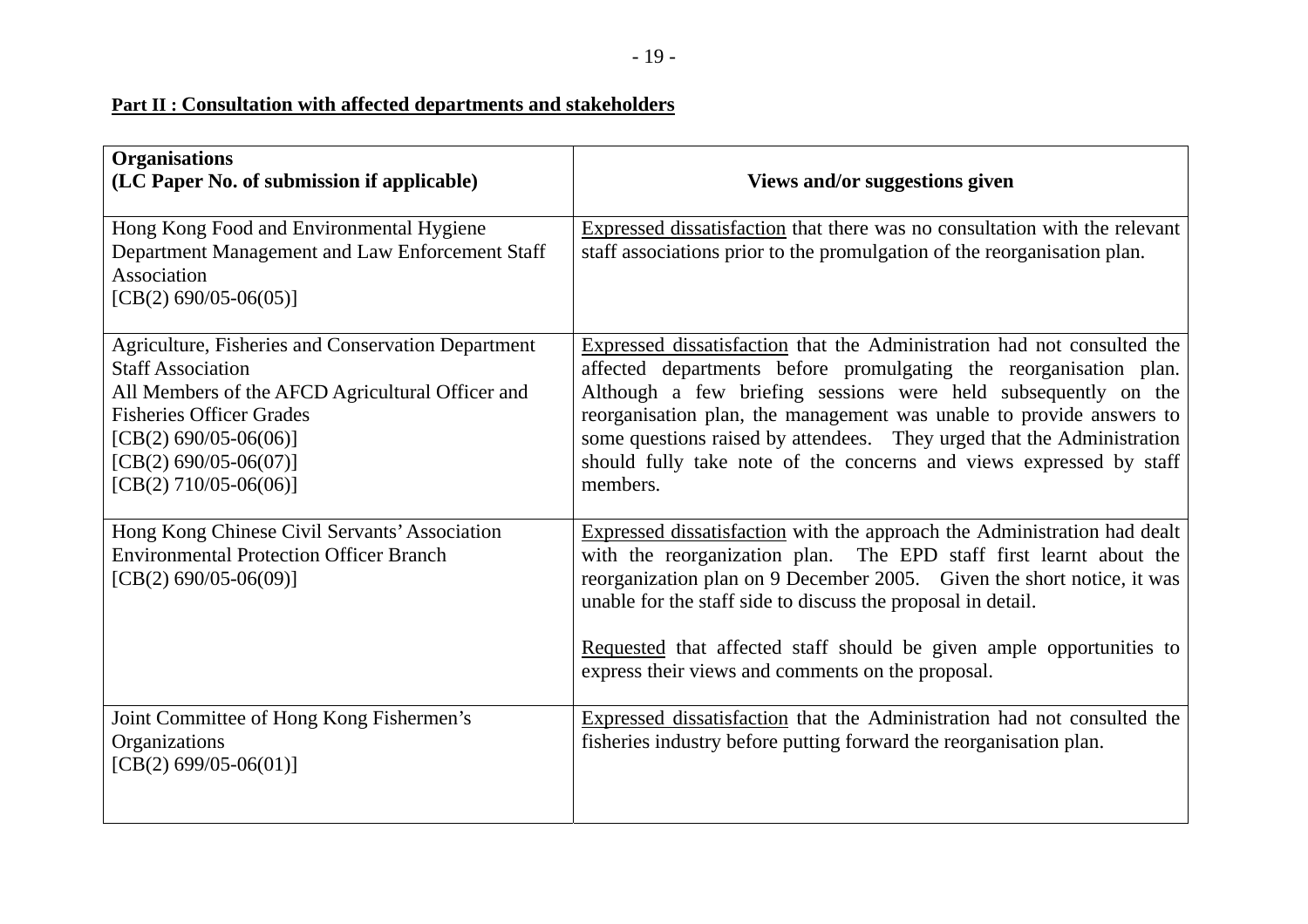| <b>Organisations</b><br>(LC Paper No. of submission if applicable)                                                         | Views and/or suggestions given                                                                                                                                                                            |
|----------------------------------------------------------------------------------------------------------------------------|-----------------------------------------------------------------------------------------------------------------------------------------------------------------------------------------------------------|
| Hong Kong Fisheries Alliance                                                                                               | Requested that the Administration should explain in detail the merits of<br>the proposal to the agriculture and fisheries industry.                                                                       |
| Agriculture and Fisheries Technology Promotion<br>Association<br>$[CB(2) 710/05-06(05)]$                                   | Considered that the Administration should take into account the staff<br>morale and views of the affected trades before proceeding with the<br>reorganization plan.                                       |
| 港九花卉職工總會<br>[CB(2) 699/05-06(03)                                                                                           | Considered that the Administration should consult the agriculture and<br>fisheries industry before taking forward the proposal.                                                                           |
| Dr Frederick LEUNG<br>Associate Professor, Department of Zoology<br>The University of Hong Kong<br>$[CB(2) 790/05-06(05)]$ | Considered that all stakeholders should be fully consulted before the<br>reorganisation plan was finalized and implemented, in view of the grave<br>concerns expressed by Government Veterinary Officers. |
| <b>Association of Hong Kong Nursing Staff</b><br>$[CB(2) 790/05-06(07)]$<br>(written submission only)                      | Considered that the Administration should fully consult all<br>the<br>stakeholders and the trade, before finalising the details of<br>the<br>reorganisation plan.                                         |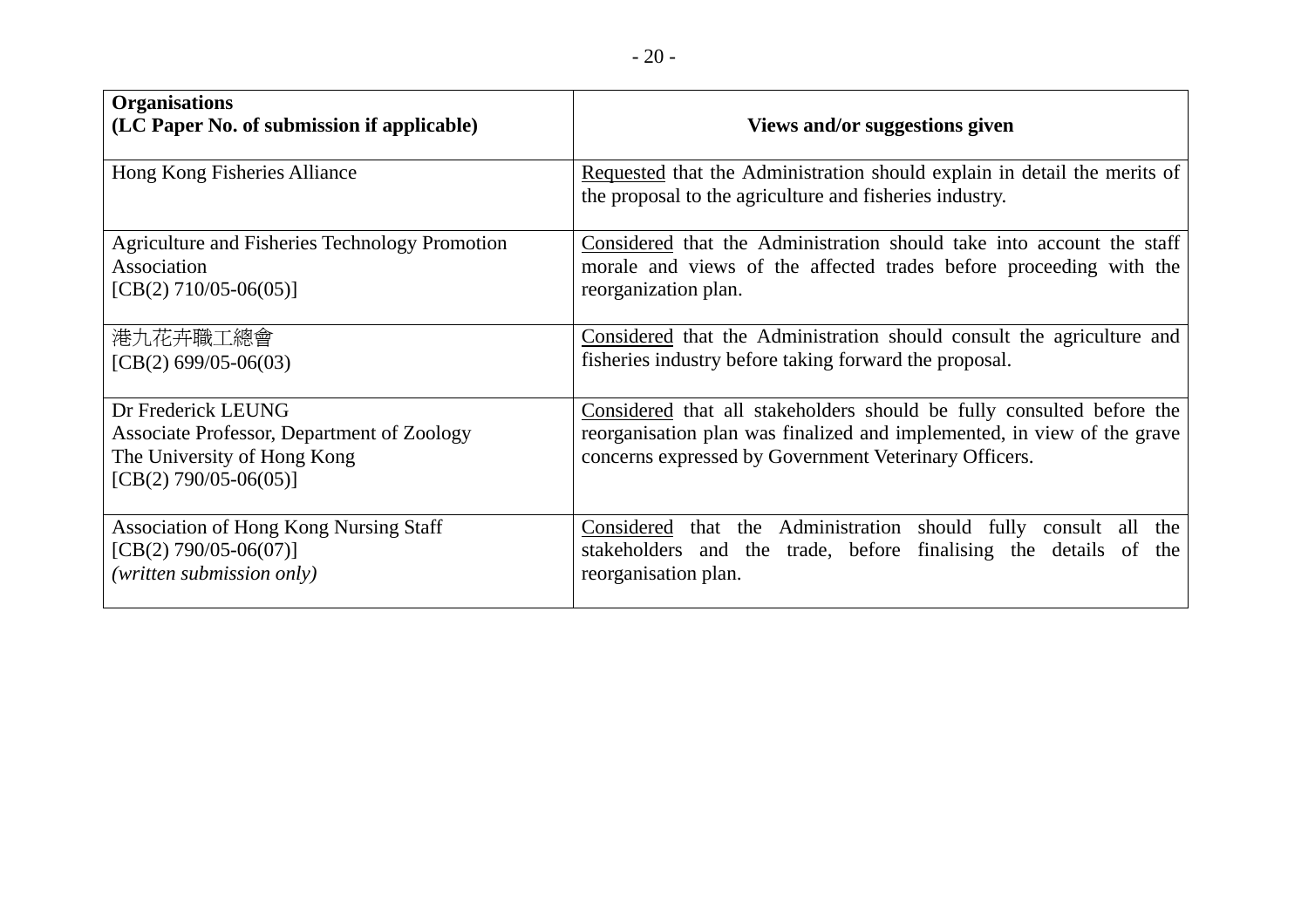#### **Part III : Other related issues**

| <b>Organisations</b><br>(LC Paper No. of submission if applicable)                                                        | Views and/or suggestions given                                                                                                                                                                                                                                                                                                                                                                                                                                                             |
|---------------------------------------------------------------------------------------------------------------------------|--------------------------------------------------------------------------------------------------------------------------------------------------------------------------------------------------------------------------------------------------------------------------------------------------------------------------------------------------------------------------------------------------------------------------------------------------------------------------------------------|
| Hong Kong Chinese Civil Servants' Association Food<br>and Environmental Hygiene Foreman Branch<br>$[CB(2) 690/05-06(01)]$ | The Administration should assure the affected staff that their conditions<br>of service would not be affected upon reorganisation.                                                                                                                                                                                                                                                                                                                                                         |
|                                                                                                                           | The Administration should take the opportunity to solve the problem of<br>staff shortage in the health inspector, hawker control officer and foremen<br>grades.                                                                                                                                                                                                                                                                                                                            |
| Hong Kong Food and Environmental Hygiene                                                                                  | The Administration should assure the affected staff that their conditions                                                                                                                                                                                                                                                                                                                                                                                                                  |
| <b>Supervisory Staffs Union</b><br>$[CB(2) 690/05-06(02)]$                                                                | of service would not be affected upon reorganisation.                                                                                                                                                                                                                                                                                                                                                                                                                                      |
| Hong Kong Food and Environmental Hygiene<br><b>Department Employees Association</b><br>$[CB(2) 690/05-06(03)]$            | The Administration should assure staff that the reorganisation plan was<br>not a staff redundancy exercise. It should let the affected staff know as<br>early as possible the organisational structure of the new departments, in<br>particular whether their promotion prospects would be jeopardised.<br>Training should also be provided to the affected staff to undertake new<br>duties, if so required.<br>Consideration should be given to converting the temporary staff currently |
|                                                                                                                           | engaged by AFCD to permanent staff.                                                                                                                                                                                                                                                                                                                                                                                                                                                        |
| Food and Environmental Hygiene Department Foremen<br><b>Grade Staff General Union</b><br>$[CB(2) 690/05-06(04)]$          | As the new DAEH was mainly responsible for maintaining<br>environmental hygiene, it would be more cost-effective for the<br>Administration to first solve the problem of staff shortage in the health<br>inspector grade in FEHD than taking forward the reorganisation plan.                                                                                                                                                                                                              |